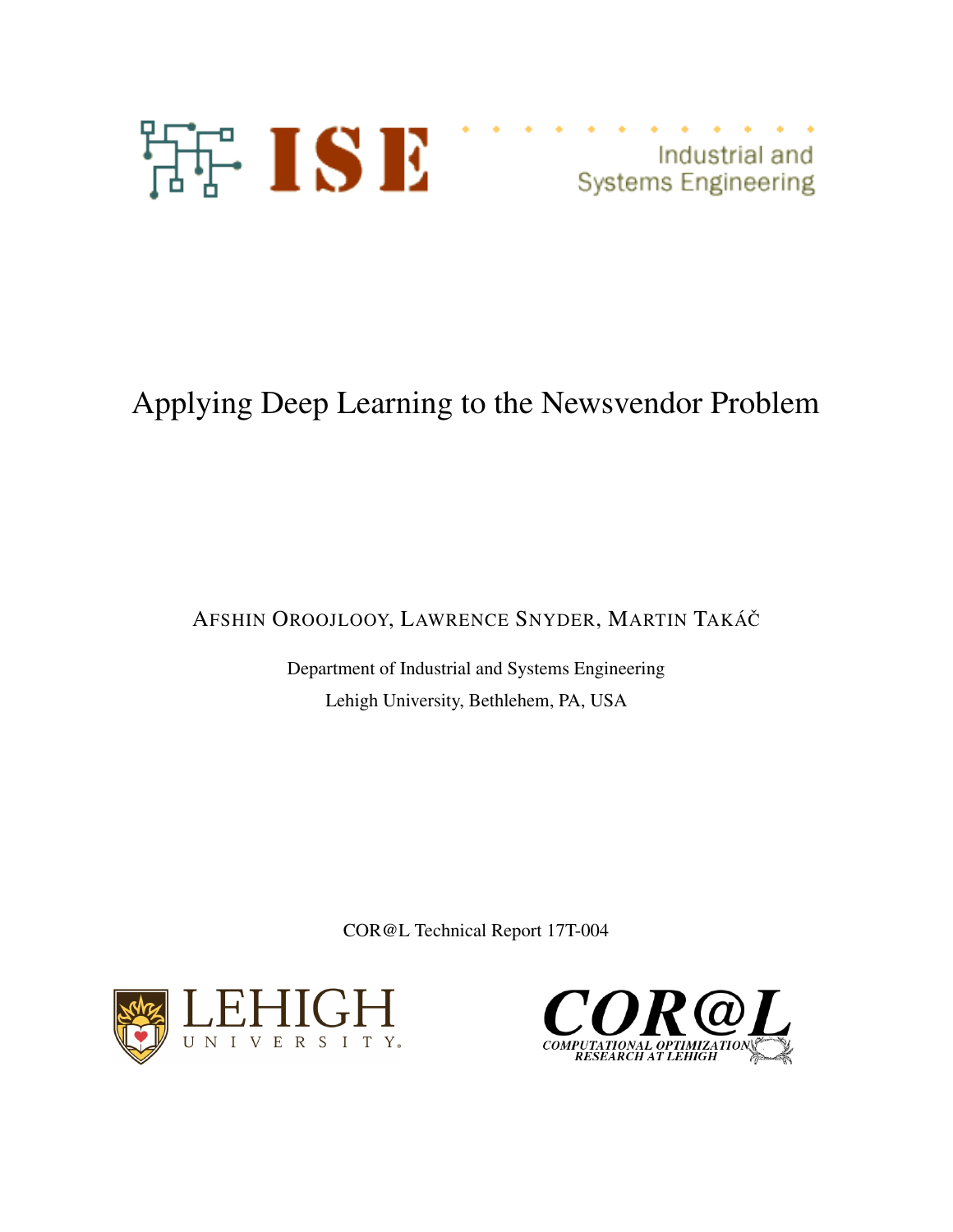# Applying Deep Learning to the Newsvendor Problem

# Afshin Oroojlooy, Lawrence Snyder, Martin Takáč<sup>1</sup>

<sup>1</sup>Department of Industrial and Systems Engineering, Lehigh University, Bethlehem, PA, USA

#### Abstract

The newsvendor problem is one of the most basic and widely applied inventory models. There are numerous extensions of this problem. One important extension is the multi-item newsvendor problem, in which the demand of each item may be correlated with that of other items. If the joint probability distribution of the demand is known, the problem can be solved analytically. However, approximating the probability distribution is not easy and is prone to error; therefore, the resulting solution to the newsvendor problem may be not optimal. To address this issue, we propose an algorithm based on deep learning that optimizes the order quantities for all products based on features of the demand data. Our algorithm integrates the forecasting and inventory-optimization steps, rather than solving them separately, as is typically done, and does not require knowledge of the probability distributions of the demand. Numerical experiments on real-world data suggest that our algorithm outperforms other approaches, including data-driven and machine learning approaches, especially for demands with high volatility.

# 1 Introduction

The newsvendor problem optimizes the inventory of a perishable good. Perishable goods are those that have a limited selling season; they include fresh produce, newspapers, airline tickets, and fashion goods. The newsvendor problem assumes that the company purchases the goods at the beginning of a time period and sells them during the period. At the end of the period, it must dispose of unsold goods, incurring a *holding cost*. In addition, if it runs out of the goods in the middle of the period, it incurs a *shortage cost*, losing potential profit. Therefore, the company wants to choose the order quantity that minimizes the expected sum of the two costs described above. The problem dates back to [Edgeworth](#page-14-0) [\(1888\)](#page-14-0); see [Porteus](#page-14-1) [\(2008\)](#page-14-1) for a history and [Zipkin](#page-15-0) [\(2000\)](#page-15-0), [Porteus](#page-14-2) [\(2002\)](#page-14-2), and [Snyder and Shen](#page-15-1) [\(2011\)](#page-15-1), among others, for textbook discussions.

<span id="page-1-0"></span>The optimal order quantity for the newsvendor problem can be obtained by solving the following optimization problem:

$$
\min_{y} C(y) = E_D \left[ c_p (D - y)^+ + c_h (y - D)^+ \right],\tag{1}
$$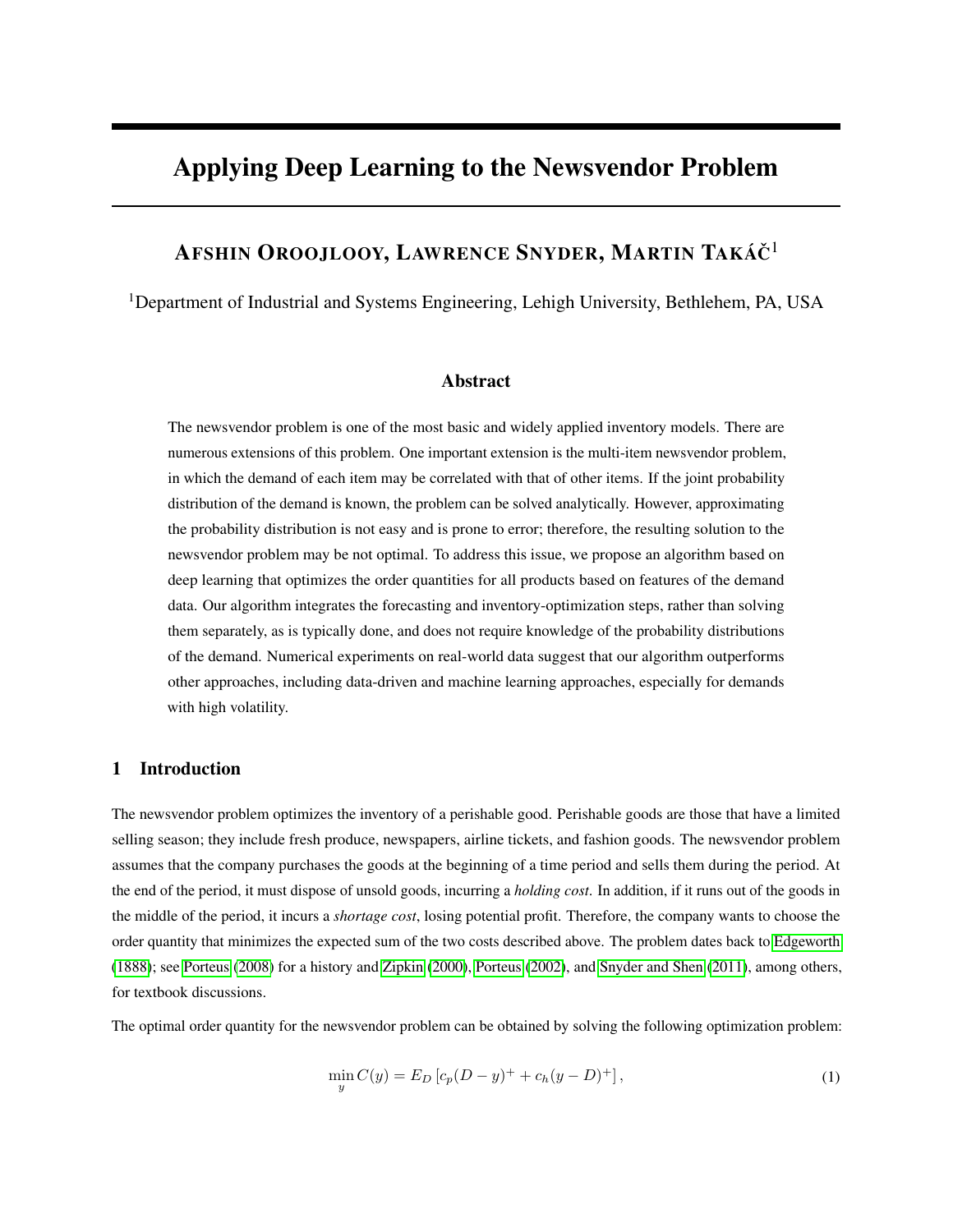<span id="page-2-1"></span>

Figure 1: Approaches for solving MFNV problem.

where D is the random demand, y is the order quantity,  $c_p$  and  $c_h$  are the per-unit shortage and holding costs (respectively), and  $(a)^+ := \max\{0, a\}$ . In the classical version of the problem, the shape of the demand distribution (e.g., normal) is known, and the distribution parameters are either known or estimated using available (training) data. If  $F(\cdot)$  is the cumulative density function of the demand distribution and  $F^{-1}(\cdot)$  is its inverse, then the optimal solution of [\(1\)](#page-1-0) can be obtained as

<span id="page-2-2"></span>
$$
y^* = F^{-1}\left(\frac{c_p}{c_p + c_h}\right) \tag{2}
$$

(see e.g., [Snyder and Shen](#page-15-1) [\(2011\)](#page-15-1)).

Extensions of the newsvendor problem are too numerous to cover here (see [Choi](#page-14-3) [\(2012\)](#page-14-3) for examples); instead, we mention two extensions that are relevant to our model. First, in real-world problems, companies rarely manage only a single item, so it is important for the model to consider multiple items, with correlated demands that follow a multivariate probability distribution. Second, companies often have access to some additional data—called *features* along with the demand information. These might include weather conditions, day of the week, month of the year, store location, etc. The goal is to choose today's base-stock level, given the observation of today's features. We will call this problem the multi-feature newsvendor (MFNV) problem. An important extension of the newsvendor problem—the version we consider in this paper—is a combination of these two variants, i.e., a multi-item newsvendor problem with multi-dimensional features.

The remainder of this paper is structured as follows. A brief summary of the literature relevant to this problem is presented in Section [2.](#page-2-0) Section [3](#page-6-0) presents the details of the proposed algorithm. Numerical experiments are provided in Section [4,](#page-8-0) and the conclusion and a discussion of future research complete the paper in Section [5.](#page-13-0)

# <span id="page-2-0"></span>2 Literature Review

#### <span id="page-2-3"></span>2.1 Current State of the Art

Currently, there are four main approaches in the literature for solving the multi-item newsvendor problem with data features. The first category, which we will call the *estimate-as-solution* (EAS) approach, involves first forecasting the demand and then simply treating the point forecast as a deterministic demand value, i.e., setting the newsvendor solution equal to the forecast. (See Figure [1a.](#page-2-1)) The forecast may be performed in a number of ways, some of which we review in the next few paragraphs. This approach ignores the key insight from the newsvendor problem, namely, that we should not simply order up to the mean demand, but rather choose a level that strikes a balance between underage and overage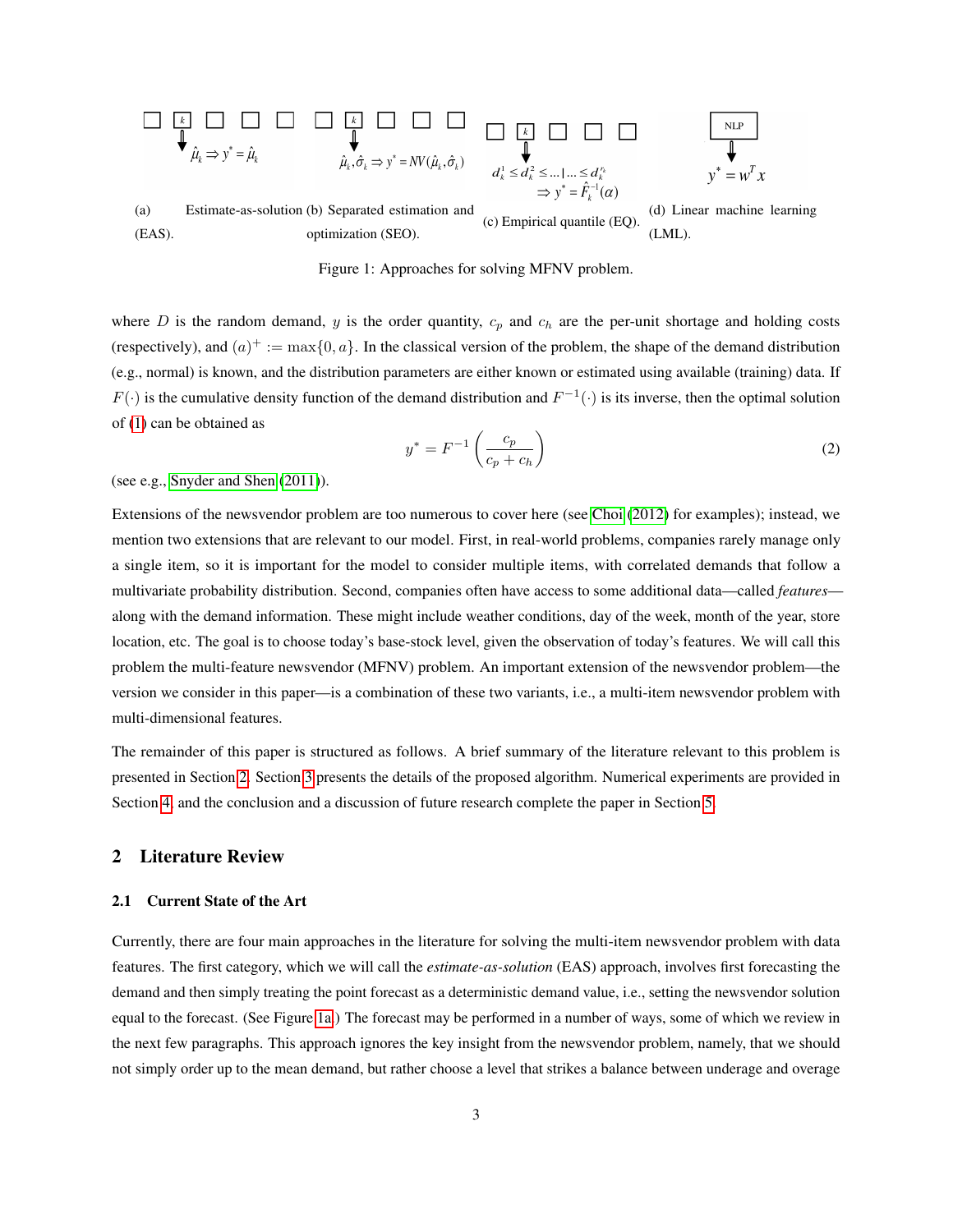costs using the distribution of the demand. Nevertheless, the approach is common in the literature. For example, [Yu](#page-15-2) [et al.](#page-15-2) [\(2013\)](#page-15-2) propose a support vector machine (SVM) model to forecast newspaper demands. They considere the sales data of newspapers at different types of stores, along with 32 other factors such as education distribution in the area of the shop, age distribution, average income level, and gender distribution. [Wu and Akbarov](#page-15-3) [\(2011\)](#page-15-3) use a weighted support vector regression (SVR) model to forecast warranty claims; their model gives more priority to the most recent warranty claims. [Chi et al.](#page-14-4) [\(2007\)](#page-14-4) propose a SVM model to determine the replenishment point in a vendor-managed replenishment system, and a genetic algorithm is used to solve it. [Carbonneau et al.](#page-13-1) [\(2008\)](#page-13-1) present a least squares SVM (LS-SVM) model to forecast a manufacturer's demand. They compare it with standard forecasting methods such as average, moving average, trend, and multiple linear regression, as well as neural network and recurrent neural network algorithms. According to their numerical experiments, the recurrent neural network and the LS-SVM algorithm have the best results. [Ali and Yaman](#page-13-2) [\(2013\)](#page-13-2) forecast grocery sales, with datasets containing millions of records, and for each record there are thousands of features. Since general SVM methods are not able to solve such a large problem, they proposed an algorithm to reduce the number of rows and columns of the datasets with a small loss of accuracy. [Lu and](#page-14-5) [Chang](#page-14-5) [\(2014\)](#page-14-5) propose an iterative algorithm to predict sales. They use independent component analysis (ICA) to obtain hidden features of their datasets, k-mean clustering to cluster the sales data, and finally SVR to provide the prediction. [Viaene et al.](#page-15-4) [\(2000\)](#page-15-4) propose an LS-SVM classifier model with 25 features to predict whether a direct mail offer will result in a purchase. Since a huge dataset was available, an iterative approach based on the Hestenes–Stiefel conjugate gradient algorithm was proposed to solve the model.

Classical parametric approaches for forecasting include ARIMA, TRANSFER, and GARCH models [\(Box et al. 2015,](#page-13-3) [Shumway and Stoffer 2010\)](#page-15-5); these are also used for demand forecasting (see [Cardoso and Gomide](#page-14-6) [\(2007\)](#page-14-6), [Shukla and](#page-15-6) [Jharkharia](#page-15-6) [\(2011\)](#page-15-6)). Similarly, [Taylor](#page-15-7) [\(2000\)](#page-15-7) use a normal distribution to forecast demand one or more time steps ahead; however, their model does not perform well when demands are correlated over time and when the demands are volatile. These and other limitations have motivated the use of DNN to obtain demand forecasts. For example, [Efendigil et al.](#page-14-7) [\(2009\)](#page-14-7) propose a DNN model to forecast demand based on recent sales, promotions, product quality, and so on. [Vieira](#page-15-8) [\(2015\)](#page-15-8) propose a deep learning algorithm to predict online activity patterns that result in an online purchase. [Taylor](#page-15-7) [\(2000\)](#page-15-7), [Kourentzes and Crone,](#page-14-8) [Cannon](#page-13-4) [\(2011\)](#page-13-4), [Xu et al.](#page-15-9) [\(2016\)](#page-15-9) use DNN for quantile regression, with applications to exchange rate forecasting, for example. For reviews of the use of DNN for forecasting, see [Ko et al.](#page-14-9) [\(2010\)](#page-14-9), [Kourentzes](#page-14-8) [and Crone,](#page-14-8) [Qiu et al.](#page-14-10) [\(2014b\)](#page-14-10), [Crone et al.](#page-14-11) [\(2011\)](#page-14-11).

The common theme in all of the papers in the last two paragraphs is that they provide only a forecast of the demand, which must then be treated as the solution to the MFNV or other optimization problem. This is the EAS approach.

The second approach for solving MFNV-type problems, which [Rudin and Vahn](#page-15-10) [\(2013\)](#page-15-10) refer to as *separated estimation and optimization* (SEO), involves first estimating (forecasting) the demand and then plugging the estimate into an optimization problem such as the classical newsvendor problem. The estimation step is performed similarly as in the EAS approach except that we estimate more than just the mean. For example, we might estimate both mean  $(\mu_k)$  and standard deviation ( $\sigma_k$ ) for each cluster, which we can then use in the optimization step. (See Figure [1b.](#page-2-1)) Or we might use the  $\sigma$  that was assumed for the error term in a regression model. The main disadvantage of this approach is that it requires us to assume a particular form of the demand distribution (e.g., normal), whereas empirical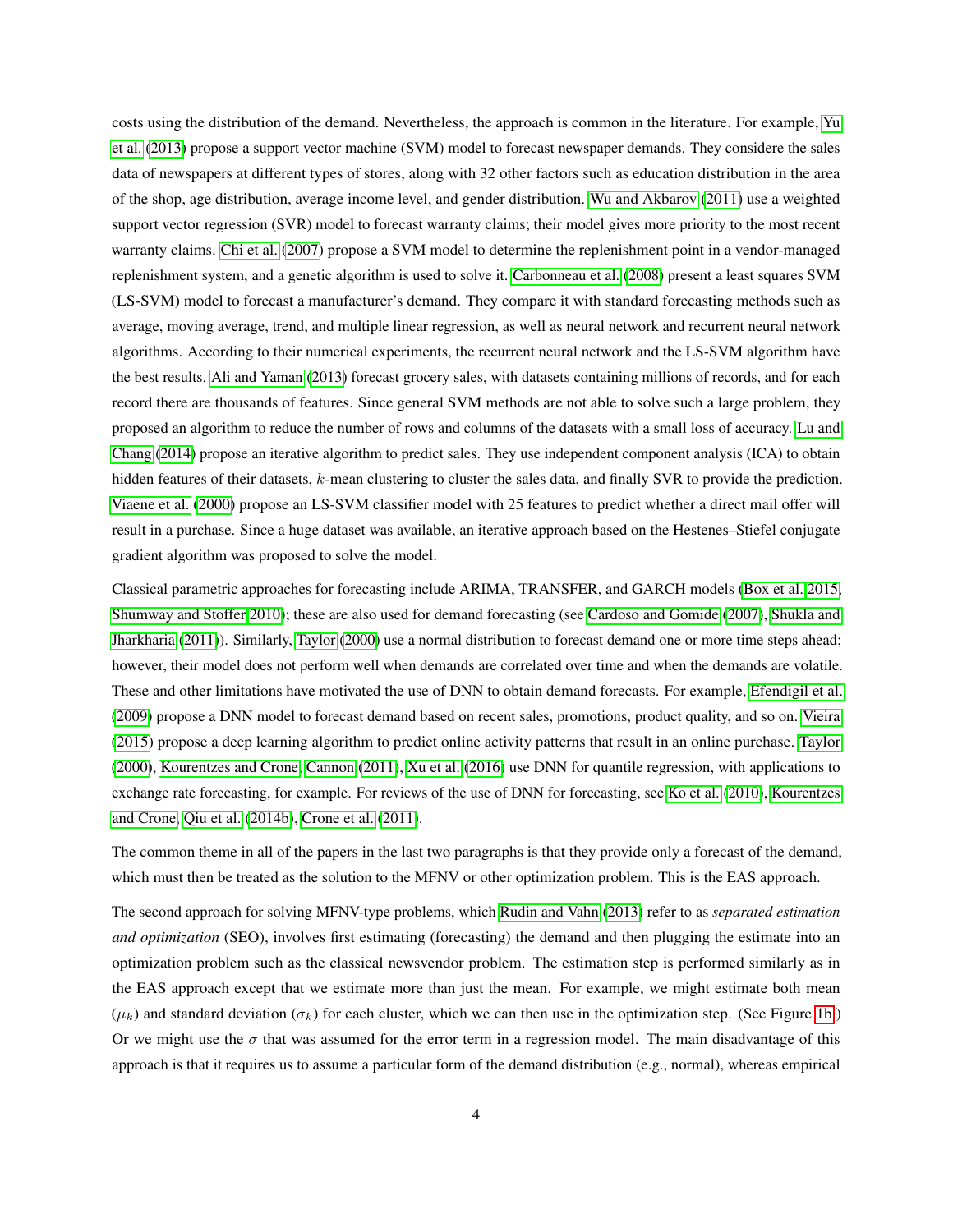demand distributions are often unknown or do not follow a regular form. A secondary issue is that we compound the data-estimation error with model-optimality error. [Rudin and Vahn](#page-15-10) [\(2013\)](#page-15-10) prove that for some realistic settings, the SEO approach is provably suboptimal. We are not aware of this approach being proposed explicitly in the literature, but it is a natural idea to use in practice, and [Rudin and Vahn](#page-15-10) [\(2013\)](#page-15-10) analyze it as a straw-man against which to compare their SVM approach. A broad list of research that uses this approach is given by [Turken et al.](#page-15-11) [\(2012\)](#page-15-11).

The third approach was proposed by [Bertsimas and Thiele](#page-13-5) [\(2005\)](#page-13-5) for the classical newsvendor problem. Their approach involves sorting the demand observations in ascending order  $d_1 \leq d_2 \leq \cdots \leq d_n$  and then estimating the  $\alpha$ th quantile of the demand distribution,  $F^{-1}(\alpha)$ , using the observation that falls 100 $\alpha$ % of the way through the sorted list, i.e. it selects the demand  $d_j$  such that  $j = \lceil n \frac{c_p}{c_p + 1} \rceil$  $\frac{c_p}{c_p+c_h}$ . This quantile is then used as the base-stock level, in light of [\(2\)](#page-2-2). Since they approximate the αth quantile, we refer to their method as the *empirical quantile* (EQ) method. (See Figure [1c.](#page-2-1)) Importantly, EQ does not assume a particular form of the demand distribution and does not approximate the probability distribution, so it avoids those pitfalls. However, an important shortcoming of this approach is that it does not use the information from features. In principle, one could extend their approach to the MFNV by first clustering the demand observations and then applying their method to each cluster. However, similar to the classical newsvendor algorithm, this would only allow it to consider categorical features and not continuous features, which are common in supply chain demand data, e.g. [Ali and Yaman](#page-13-2) [\(2013\)](#page-13-2) and [Rudin and Vahn](#page-15-10) [\(2013\)](#page-15-10). Moreover, even if we use this clustering approach, the method cannot utilize any knowledge from other data clusters, which contain valuable information that can be useful for all other clusters. Finally, when there is volatility among the training data, the estimated quantile may not be sufficiently accurate, and the accuracy of EQ approach tends to be worse.

The approach that is closest to our proposed approach was introduced by [Rudin and Vahn](#page-15-10) [\(2013\)](#page-15-10); we refer to it as the *linear machine learning* (LML) method. They postulate that the optimal base-stock level is related to the demand features via a linear function; that is, that

$$
y^* = w^T x,\tag{3}
$$

where  $w$  is a vector of (unknown) weights.

They estimate these weights by solving the following nonlinear optimization problem, essentially fitting the solution using the newsvendor cost:

$$
\min_{w} \frac{1}{n} \sum_{i=1}^{n} \left[ c_p (d_i - w^T x)^+ + c_h (w^T x - d_i)^+ \right] + \lambda ||w||_k^2
$$
  
\n
$$
(d_i - w^T x)^+ \ge d_i - w_1 - \sum_{j=2}^{p} w_i x_i^j; \quad \forall i = 1, ..., n
$$
  
\n
$$
(w^T x - d_i)^+ \ge w_1 + \sum_{j=2}^{p} w_i x_i^j - d_i; \quad \forall i = 1, ..., n
$$
\n(4)

where *n* is the number of observations, *p* is the number of features, and  $\lambda ||w||^2_k$  is a regularization term. The LML method avoids having to cluster the data, as well as having to specify the form of the demand distribution. However, this model does not work for a large number of instances, and its learning is limited to the current training data. In addition, if the training data contains only a small number of observations for each combination of the features, the model learns poorly. Finally, it makes the strong assumption that x and  $y^*$  have a linear relationship. We drop this assumption in our model and instead use DNN to quantify the relationship between x and  $y^*$ ; see Section [3.](#page-6-0)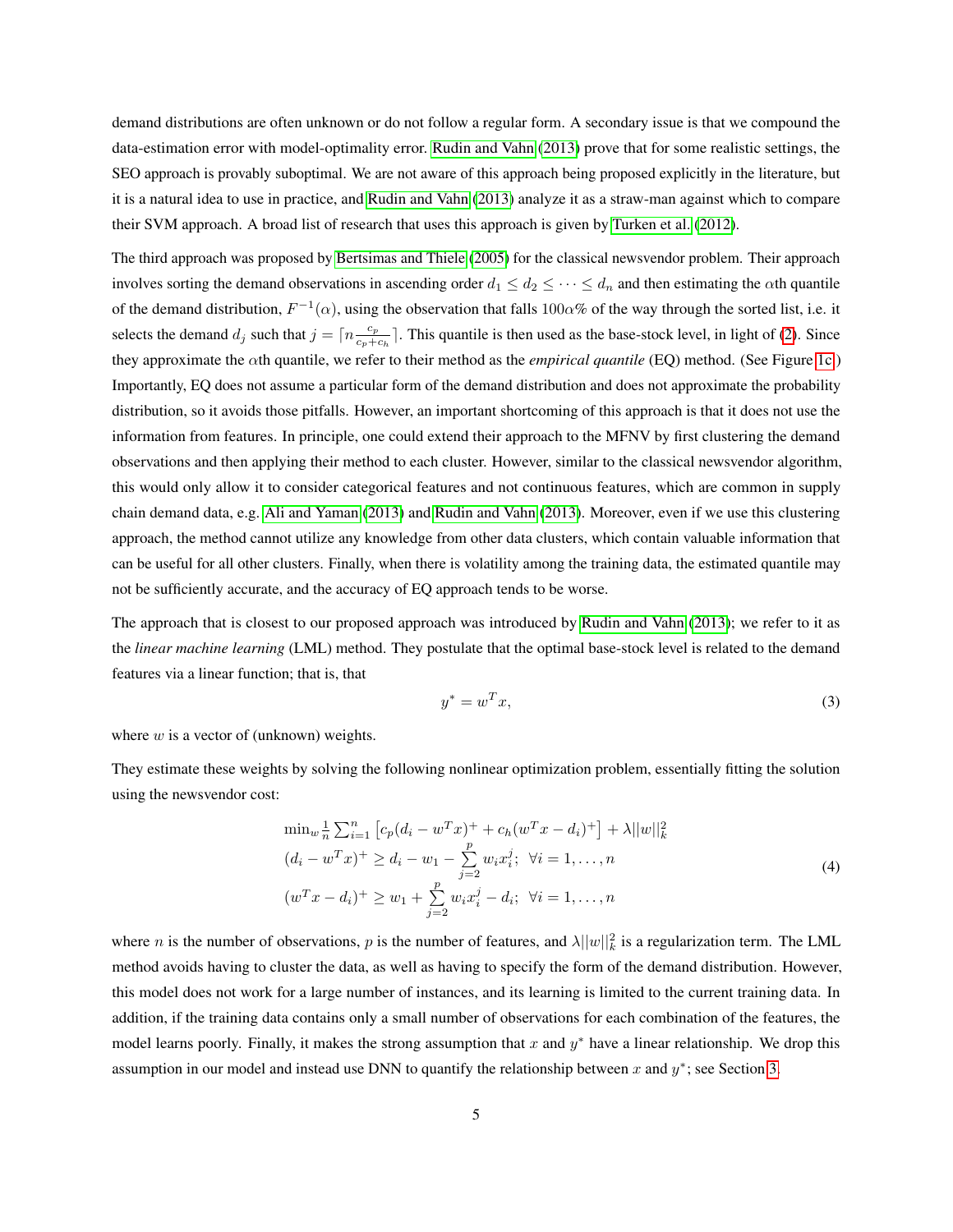

<span id="page-5-0"></span>

#### 2.2 Deep Learning

In this paper, we develop a new approach to solve the multi-product newsvendor problem with data features, based on deep learning. Deep learning, or deep neural networks (DNN), is a branch of machine learning that aims to build a model between inputs and outputs. Deep learning has many applications in image processing, speech recognition, drug and genomics discovery, time series forecasting, weather prediction, and—most relevant to our work—demand prediction. We provide only a brief overview of deep learning here; for comprehensive reviews of the algorithm and its applications, see [Schmidhuber](#page-15-12) [\(2015\)](#page-15-12), [LeCun et al.](#page-14-12) [\(2015\)](#page-14-12), [Deng et al.](#page-14-13) [\(2013\)](#page-14-13), [Qiu et al.](#page-14-14) [\(2014a\)](#page-14-14), [Shi et al.](#page-15-13) [\(2015\)](#page-15-13), and [Längkvist et al.](#page-14-15) [\(2014\)](#page-14-15).

DNN uses a cascade of many layers of linear or nonlinear functions to obtain the output values from inputs. A general view of a DNN is shown in Figure [2.](#page-5-0) The goal is to determine the weights of the network such that a given set of inputs results in a true set of outputs. A loss function is used to measure the closeness of the outputs of the model and the true values. The most common loss functions are the hinge, logistic regression, softmax, and Euclidean loss functions. The goal of the network is to provide a small loss value, i.e., to optimize:

$$
\min_{w} \frac{1}{n} \sum_{i=1}^{n} \ell(\theta(x_i; w), y_i) + \lambda R(w),
$$

where w is the matrix of the weights,  $x_i$  is the vector of the inputs from the *i*th instance, and  $R(w)$  is a regularization function with weight  $\lambda$ . The regularization term prevents over-fitting and is typically the  $\ell_1$  or  $\ell_2$  norm of the weights. In each node  $j$ –out of  $N$ – of a layer  $l$ –out of  $L$ –, the input value

$$
z_j^l = \sum_{i=1}^{N} a_i^{l-1} w_{i,j}
$$

is calculated and the value of the function  $g_j^l(z_j^l)$  provides the output value of the node. The value of  $g_j^l(z_j^l)$  is called the activation of the node, and is denoted by  $a_j^l$ . Typically, all nodes in the network have similar  $g_j^l$  functions. The most commonly used activation functions are sigmoid and tanh. The activation function value of each node is the input for the next layer, and finally, the activation function values of the nodes in the last layer determine the output values of the network.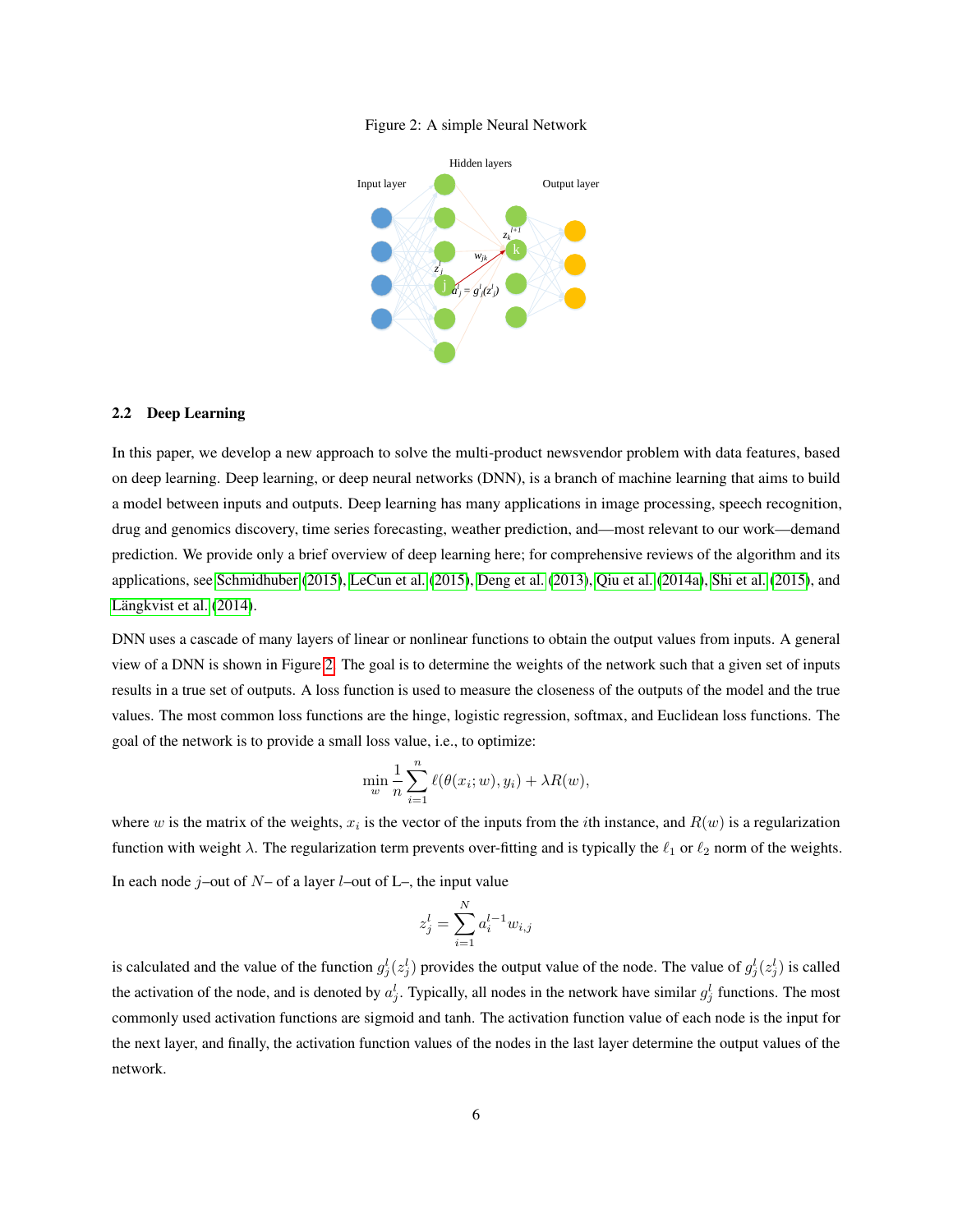In each DNN, the number of layers, the number of nodes in each layer, the activation function inside each node, and the loss function have to be determined. After selecting those characteristics and building the network, DNN starts with some random initial solution. In each iteration, the activation values and the loss function are calculated. Then, the back-propagation algorithm obtains the gradient of the network and, using one of several optimization algorithms [\(Rumelhart et al. 1988\)](#page-15-14), the new weights are determined. The most common optimization algorithms are gradient descent, stochastic gradient descent (SGD), and SGD with momentum. This procedure is performed iteratively until some stopping condition is reached; typical stopping conditions are (a) reaching a maximum number of iterations and (b) attaining  $||\nabla_w \ell(\theta(x_i; w), y_i)|| \leq \epsilon$  through the back-propagation algorithm.

Since the number of instances, i.e., the number of training records, is typically large, it is common to use a stochastic approximation of the objective function. That is, in each iteration, a mini batch of the instances is selected and the objective is calculated only for those instances.

#### 2.3 Our Contribution

To adapt the deep learning algorithm for the newsvendor problem, we propose a revised loss function, which considers the impact of inventory shortage and holding costs. The revised loss function *allows the deep learning algorithm to obtain the minimizer of the newsvendor cost function directly, rather than first estimating the demand distribution and then choosing an order quantity.*

In the presence of sufficient historical data, this approach can solve problems with known probability distributions as accurately as [\(2\)](#page-2-2) solves them. However, the real value of our approach is that it is effective for problems with small quantities of historical data, problems with unknown/unfitted probability distributions, or problems with volatile historical data—all cases for which the current approaches fail.

## <span id="page-6-0"></span>3 Deep Learning Algorithm for Newsvendor with Data Features

In this Section, we present the details of our approach for solving the multi-product newsvendor problem with data features. Assume there are n historical demand observations for  $m$  items. Also, for each demand observation, the values of p features are known. That is, the data can be represented as

<span id="page-6-1"></span>
$$
\left\{(x_i^1, d_i^1), \ldots, (x_i^m, d_i^m)\right\}_{i=1}^n,
$$

where  $x_i^j \in \mathbb{R}^p$  and  $d_i^j \in \mathbb{R}$  for  $i = 1, \ldots, n$  and  $j = 1, \ldots, m$ . The problem is formulated mathematically in [\(5\)](#page-6-1), resulting in the order quantities  $y_i^1, \ldots, y_i^m$ :

$$
E = \min_{y_i^1, \dots, y_i^m} \frac{1}{n} \left[ \sum_{j=1}^m c_h (y_i^j - d_i^j)^+ + c_p (d_i^j - y_i^j)^+ \right], \ \forall i = 1, \dots, n,
$$
\n(5)

where  $E$  is the loss value. As noted above, there are many studies on the application of deep learning for demand prediction (see [Shi et al.](#page-15-13) [\(2015\)](#page-15-13)). Most of this research uses the Euclidean loss function (see [Qiu et al.](#page-14-10) [\(2014b\)](#page-14-10)). However, the demand forecast is an estimate of the first moment of the demand probability distribution; it is not, however, the optimal solution of model [\(5\)](#page-6-1). Therefore, another optimization problem must be solved to translate the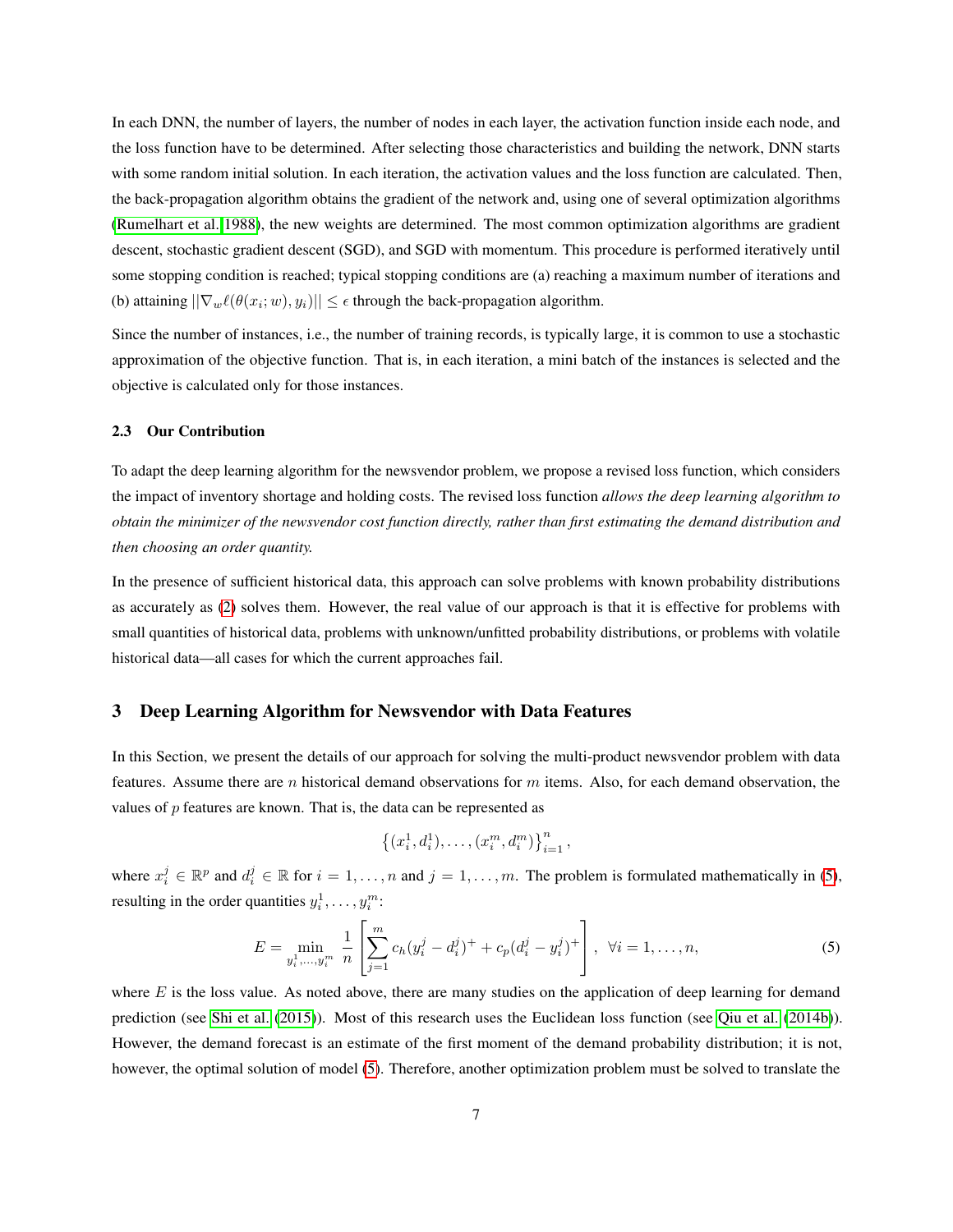demand forecasts into a set of order quantities. This is the separated estimation and optimization (SEO) approach described in Section [2.1,](#page-2-3) which may result in a non-optimal order quantity [\(Rudin and Vahn](#page-15-10) [\(2013\)](#page-15-10)). To address this issue, we propose two loss functions, the newsvendor cost function and a revised Euclidean loss function, so that instead of simply predicting the demand, the DNN minimizes the newsvendor cost function. Thus, running the corresponding deep learning algorithm gives the order quantity directly.

We found that the loss function given by [\(5\)](#page-6-1) does not always lead to the best solution when compared with squared cost function, so we also test the folowing revised Euclidean loss function:

$$
E = \min_{y_1, \cdots, y_n} \frac{1}{n} \left[ \sum_{i=1}^n \left[ c_p (d_i - y_i)^+ + c_h (y_i - d_i)^+ \right]^2 \right],\tag{6}
$$

which penalizes the order quantities that are far from  $d_i$  much more than those that are close. (For ease of notation, we exclude the index  $j$  from [\(6\)](#page-7-0) and hereafter.) Since at least one of the two terms in this function must be zero, we have

<span id="page-7-1"></span><span id="page-7-0"></span>
$$
E = \frac{1}{n} \sum_{i}^{n} E_{i},
$$
  
\n
$$
E_{i} = \begin{cases} \frac{1}{2} ||c_{p}(d_{i} - y_{i})||_{2}^{2}, & \text{if } y_{i} < d_{i}, \\ \frac{1}{2} ||c_{h}(y_{i} - d_{i})||_{2}^{2}, & \text{if } d_{i} \leq y_{i}. \end{cases}
$$
\n(7)

Similarly, for cost function [\(5\)](#page-6-1) the loss function can be written as:

<span id="page-7-2"></span>
$$
E = \frac{1}{n} \sum_{i}^{n} E_i
$$
  
\n
$$
E_i = \begin{cases} |c_p(d_i - y_i)|, & \text{if } y_i < d_i, \\ |c_h(y_i - d_i)|, & \text{if } d_i \le y_i. \end{cases}
$$
\n(8)

The two propositions that follow provide the gradients of the loss functions with respect to the weights of the network. In both propositions, i is one of the samples,  $w_{jk}$  represents a weight in the network between two arbitrary nodes j and k, and  $a_j = g_j(z_j) = \frac{\partial(z_k)}{\partial w_{jk}}$  is the activation function value of node j. Proofs of both propositions are provided in Appendix [C.](#page-17-0)

*Proposition 1.* The gradient with respect to the weights of the network for loss function [\(7\)](#page-7-1) is:

$$
\frac{\partial E_i}{\partial w_{jk}} = \begin{cases} c_p(d_i - y_i)a_j g'_k(z_k) & y_i < d_i \\ c_h(y_i - d_i)a_j g'_k(z_k) & d_i \le y_i. \end{cases} \tag{9}
$$

*Proposition 2.* The gradient with respect to the weights of the network for loss function [\(8\)](#page-7-2) is:

<span id="page-7-4"></span><span id="page-7-3"></span>
$$
\frac{\partial E_i}{\partial w_{jk}} = \begin{cases} c_p a_j g'_k(z_k) & y_i < d_i, \\ c_h a_j g'_k(z_k) & d_i \le y_i. \end{cases} \tag{10}
$$

Under the proposed loss functions [\(7\)](#page-7-1) and [\(8\)](#page-7-2), our deep learning algorithm uses gradient [\(9\)](#page-7-3) and sub-gradient [\(10\)](#page-7-4) respectively to iteratively update the weights of the networks. In order to obtain the new weights, an SGD algorithm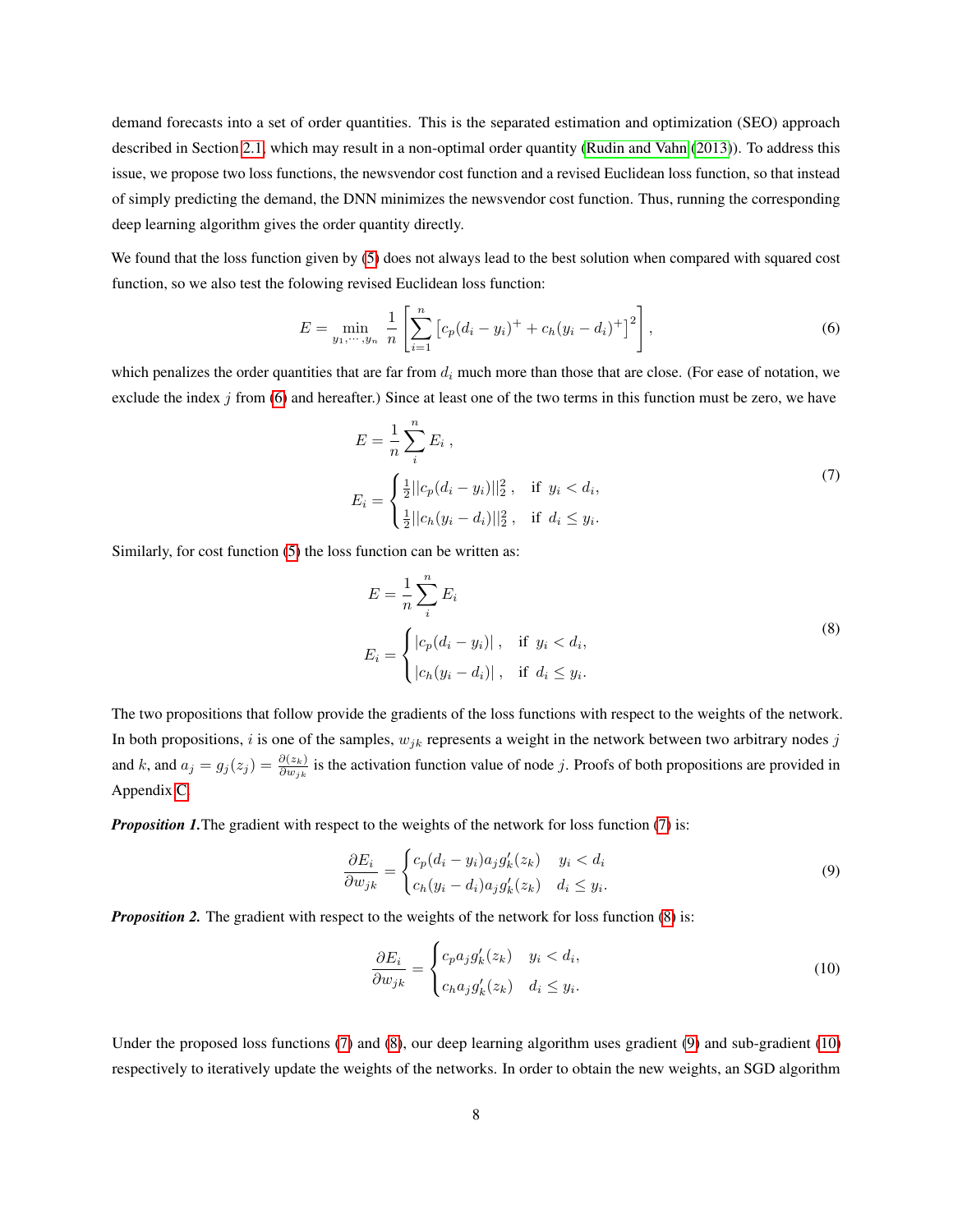with momentum is called, with a fixed momentum of 0.9. This gives us two different DNN models, using the linear loss function [\(7\)](#page-7-1) and the quadratic loss function [\(8\)](#page-7-2), which we call  $DNN-\ell_2$  and  $DNN-\ell_1$ , respectively.

In order to obtain a good structure for the DNN network, we generate 80 fully connected networks with random structures. In each, the number of hidden layers is randomly selected between two and three (with equal probability ). Let  $nn_k$  denote the number of nodes in layer k; then  $nn_1$  is equal to the number of features. The number of nodes in the hidden layers are selected randomly based on the number of nodes in the previous layer. For networks with two hidden layers, we choose  $nn_2 \in [0.5 * nn_1, 3 * nn_1], nn_3 \in [0.5 * nn_2, nn_2],$  and  $nn_4 = 1$ . Similarly, for networks with three hidden layers,  $nn_2 \in [0.5 * nn_1, 3 * nn_1], nn_3 \in [0.5 * nn_2, 2 * nn_2], nn_4 \in [0.5 * nn_3, nn_3],$  and  $nn_5 = 1$ . For each network, the learning rate and regularization parameters are drawn uniformly from  $[10^{-2}, 10^{-5}]$ . In order to select the best network among these, an algorithm based on the HyperBand algorithm [\(Li et al. 2016\)](#page-14-16) is run, in which each of the 80 networks are trained for one epoch (which is a full pass over the training dataset), the results on the test set are obtained, and then the worst  $10\%$  of the networks are removed. We then run another epoch on the remaining networks and remove the worst 10%. This procedure iteratively repeats to obtain the final network.

#### <span id="page-8-0"></span>4 Numerical Experiments

In this Section, we discuss the results of our numerical experiments. In addition to implementing our deep learning models (DNN- $\ell_1$  and DNN- $\ell_2$ ), we implemented the EQ model by [Bertsimas and Thiele](#page-13-5) [\(2005\)](#page-13-5), modifying it so that first the demand observations are clustered according to the features and then EQ is applied to each cluster. Also, the LML model by [Rudin and Vahn](#page-15-10) [\(2013\)](#page-15-10), and the SEO approach by calculating the classical solution from [\(2\)](#page-2-2) with parameters  $\mu$  and  $\sigma$  set to the mean and standard deviation of the training data in each data cluster. Since SEO always provides a better solution compared to EAS, its result is not provided. In order to compare their results, the order quantities were obtained with each algorithm and the corresponding cost function

$$
\text{cost} = \sum_{i=1}^{n} \sum_{j=1}^{m} \left[ c_p (d_i^j - y_i^j)^+ + c_h (y_i^j - d_i^j)^+ \right]
$$

was calculated. We implemented the loss function for the deep learning algorithm in TensorFlow 0.9.0 [\(Abadi et al.](#page-13-6) [\(2015\)](#page-13-6)) using Python. All of the deep learning experiments were done with TensorFlow. Note that the deep learning and LML algorithms are scale dependent, meaning that the tuned parameters of the problem for a given set of cost coefficients do not necessarily work for other values of the coefficients. Thus, the cost coefficients were scaled.In addition, we translated the categorical data features to their corresponding binary representations. These two implementation details improve the accuracy of the learning algorithms. All computations were done on a 1.8 GHz machine with 32 GB of memory.

In what follows, we demonstrate the results of the four algorithms in three separate experiments. First, in Section [4.1,](#page-9-0) we conduct experiments on a very small data set in order to illustrate the differences among the methods. Second, the results of the four algorithms on a real-world dataset are presented in Section [4.2.](#page-10-0) Finally, in Section [4.3,](#page-11-0) to determine the conditions under which deep learning outperforms the other algorithms on larger instances, we present the results of the four approaches on several randomly generated datasets.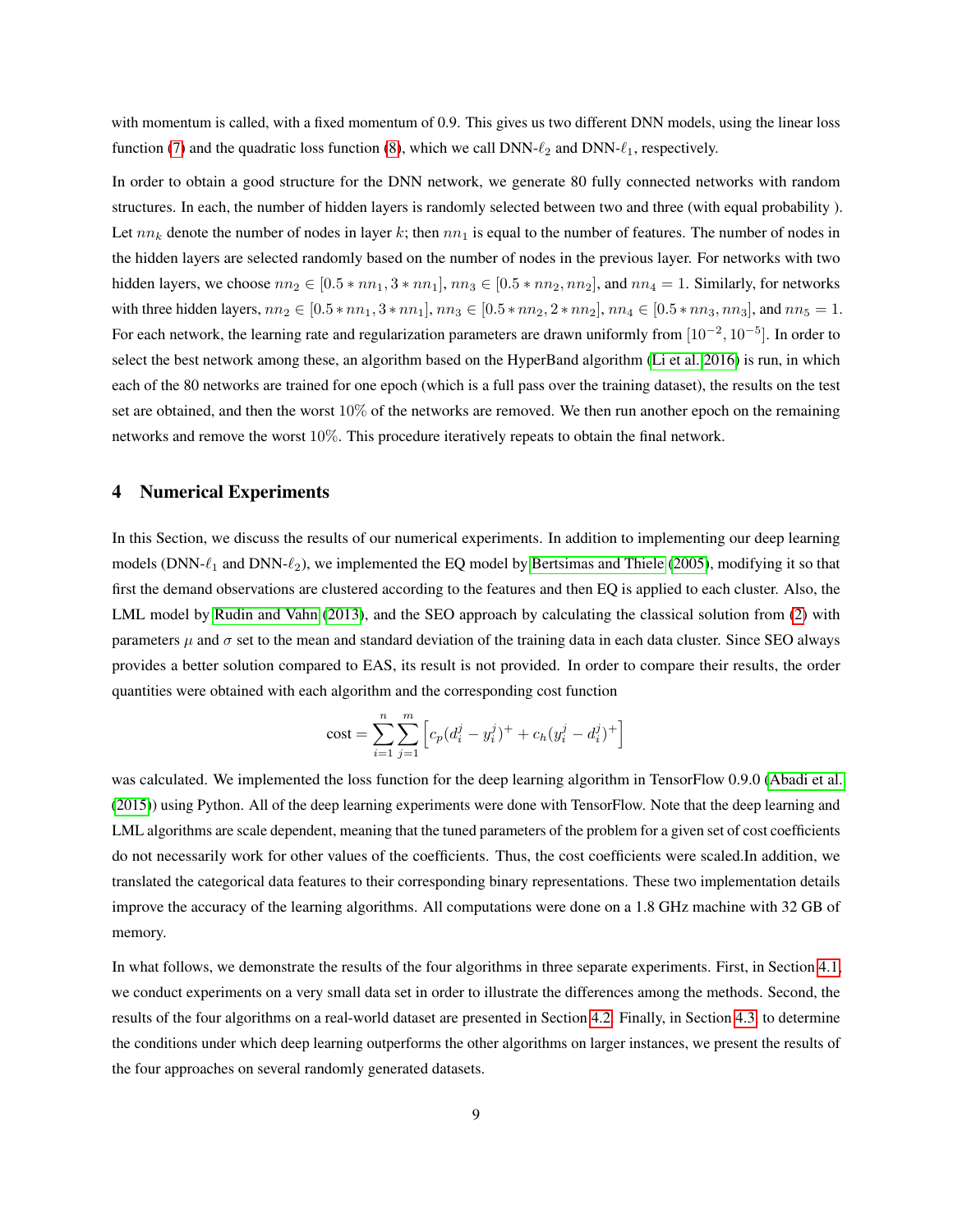<span id="page-9-1"></span>

|                                    |  | Mon Tue Wed Thu Fri Sat Sun |  |  |
|------------------------------------|--|-----------------------------|--|--|
| Week 1   1   2   3   4   3   2   1 |  |                             |  |  |
| Week 2   6 $10$ 12 14 12 10 10     |  |                             |  |  |
| Week 3 3 6 8 9 8 6 5               |  |                             |  |  |

Table 1: Demand of one item through three weeks.

#### <span id="page-9-0"></span>4.1 Small Data Set

Consider the small, single-item instance whose demands are contained in Table [1.](#page-9-1) In order to obtain the results of each algorithm, the first two weeks are used for training data and the third week is used for testing. To train the corresponding deep network, a fully connected network with one hidden layer is used. The network has eight binary input nodes for the day of week and item number. The hidden layer contains one sigmoid node, and in the output layer there is one inner product function. Thus, the network has nine variables.

Table [2](#page-10-1) shows the results of the four algorithms. The first column gives the cost coefficients. Note that we assume  $c_p \geq c_h$  since this is nearly always true for real applications. The table first lists the actual demand for each day, repeated from Table [4.1](#page-9-0) for convenience. For each instance (i.e., set of cost coefficients), the table lists the order quantity generated by each algorithm for each day. The last column lists the total cost of the solution returned by each algorithm, and the minimum costs for each instance are given in bold.

First consider the results of the EQ algorithm. The EQ algorithm uses  $c_h$  and  $c_p$  and returns the historical data value that is closest to the  $\alpha$ th fractile, where  $\alpha = c_p/(c_h + c_p)$ . In this data set, there are only two observed historical data points for each day of the week. In particular, for  $c_p/c_h \leq 1$ , the EQ algorithm chose the smaller of the two demand values as the order quantity, and for  $c_p/c_h > 1$ , it chose the larger value. Since the testing data vector is nearly equal to the average of the two training data vectors, the difference between EQ's output and the real demand values is quite large, and consequently so is the cost. This is an example of how the EQ algorithm can fail when the historical data are volatile.

Now consider the results of the SEO algorithm. For the case in which  $c_h = c_p$  (which is not particularly realistic), SEO's output is approximately equal to the mean demand, which happens to be close to the week-3 demand values. This gives SEO a cost of 2.5, which ties DNN- $\ell_2$  for first place. For all other instances, however, the increased value of  $c_p/c_h$  results in an inflated order quantity and hence a larger cost.

Finally, both DNN- $\ell_1$  and DNN- $\ell_2$  outperform the LML algorithm by [Rudin and Vahn](#page-15-10) [\(2013\)](#page-15-10), because LML uses a linear kernel, while DNN uses both a linear and non-linear kernel. Also, there are only two featuresin this data set, so LML has some difficulty to learn the relationship between the inputs and output. Finally, the small quantity of historical data negatively affects the performance of LML.

This small example shows some conditions under which DNN outperforms the other three algorithms. In the next section we show that similar results hold even for a real-world dataset.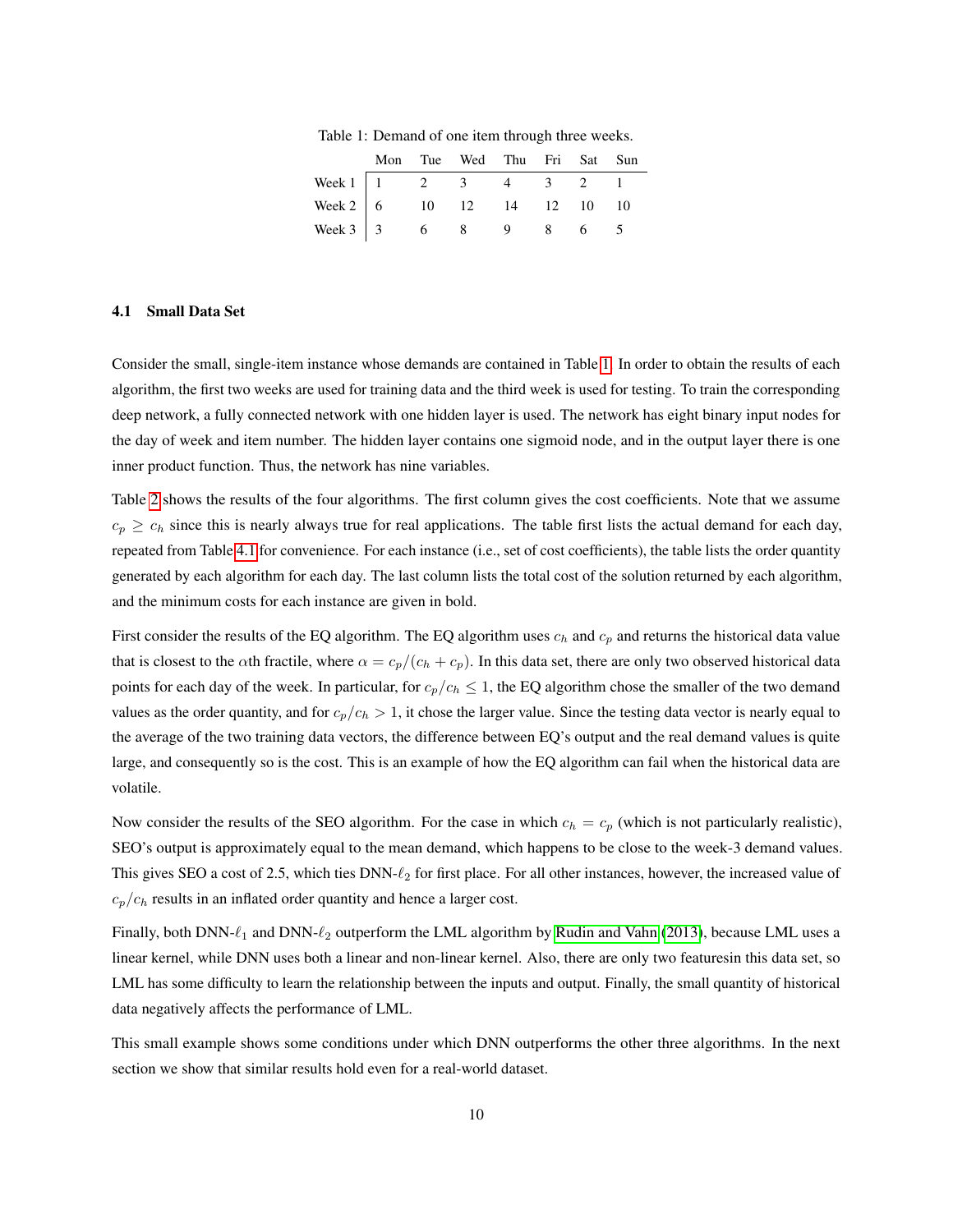|              |               | Day & Demand |      |      |      |             |      |      |      |
|--------------|---------------|--------------|------|------|------|-------------|------|------|------|
| $(c_p, c_h)$ | Algorithm     | Mon          | Tue  | Wed  | Thu  | Fri         | Sat  | Sun  | Cost |
|              | True demand   | 3            | 6    | 8    | 9    | $\,$ 8 $\,$ | 6    | 5    |      |
|              | $DNN-\ell_2$  | 3.5          | 6.0  | 7.5  | 9.0  | 7.5         | 6.5  | 5.5  | 2.5  |
|              | $DNN-\ell_1$  | 4.6          | 6.0  | 8.5  | 9.0  | 8.6         | 5.6  | 5.6  | 2.9  |
| (1,1)        | EQ            | 1.0          | 2.0  | 3.0  | 4.0  | 3.0         | 2.0  | 1.0  | 29.0 |
|              | <b>LML</b>    | 1.3          | 2.2  | 3.1  | 4.0  | 4.9         | 5.8  | 6.7  | 20.3 |
|              | <b>SEO</b>    | 3.5          | 6.0  | 7.5  | 9.0  | 7.5         | 6.5  | 5.5  | 2.5  |
|              | $DNN-\ell_2$  | 5.8          | 7.3  | 8.9  | 9.7  | 8.9         | 8.1  | 7.0  | 10.7 |
|              | DNN- $\ell_1$ | 6.0          | 6.0  | 7.9  | 9.3  | 9.3         | 6.4  | 6.1  | 5.9  |
| (2,1)        | EQ            | 6.0          | 10.0 | 12.0 | 14.0 | 12.0        | 11.0 | 10.0 | 30.0 |
|              | <b>LML</b>    | 6.0          | 7.0  | 8.0  | 9.0  | 10.0        | 11.0 | 12.0 | 18.0 |
|              | <b>SEO</b>    | 5.0          | 8.4  | 10.2 | 12.0 | 10.2        | 9.2  | 8.2  | 18.5 |
|              | DNN- $\ell_2$ | 5.6          | 9.3  | 11.2 | 13.1 | 11.2        | 10.2 | 9.2  | 24.6 |
|              | $DNN-\ell_1$  | 6.9          | 10.2 | 10.2 | 10.2 | 10.2        | 10.2 | 10.2 | 22.8 |
| (10,1)       | EQ            | 6.0          | 10.0 | 12.0 | 14.0 | 12.0        | 11.0 | 10.0 | 30.0 |
|              | <b>LML</b>    | 8.0          | 10.0 | 12.0 | 14.0 | 16.0        | 18.0 | 20.0 | 53.0 |
|              | <b>SEO</b>    | 8.2          | 13.6 | 16.0 | 18.4 | 16.0        | 15.0 | 14.0 | 56.2 |
| (20,1)       | $DNN-\ell_2$  | 5.8          | 9.6  | 11.6 | 13.5 | 11.6        | 10.6 | 9.6  | 27.2 |
|              | $DNN-\ell_1$  | 6.1          | 11.3 | 11.3 | 11.3 | 11.3        | 11.3 | 11.3 | 28.6 |
|              | EQ            | 6.0          | 10.0 | 12.0 | 14.0 | 12.0        | 11.0 | 10.0 | 30.0 |
|              | LML           | 8.0          | 10.0 | 12.0 | 14.0 | 16.0        | 18.0 | 20.0 | 38.0 |
|              | <b>SEO</b>    | 9.4          | 15.4 | 18.1 | 20.8 | 18.1        | 17.1 | 16.1 | 70.1 |

<span id="page-10-1"></span>Table 2: Order quantity proposed by each algorithm for each day and the corresponding cost. The bold costs indicate the best newsvendor cost for each instance.

#### <span id="page-10-0"></span>4.2 Real-World Dataset

We tested the four algorithms on a real-world dataset consisting of basket data from a retailer in 1997 and 1998 from [Pentaho](#page-14-17) [\(2008\)](#page-14-17). There are 13170 records for the demand of 24 different departments in each day and month, of which we use 75% for training and the remainder for testing. The categorical data were transformed into their binary equivalents, resulting in 43 input features.

The results of each algorithm for 100 values of  $c_p$  and  $c_h$  are shown in Figure [3](#page-11-1) and also is provided in Appendix [B.](#page-17-1) In the figure, the vertical axis shows the normalized costs, i.e., the cost value of each algorithm divided by the corresponding DNN- $\ell_1$  cost. The horizontal axis shows the ratio  $c_p/c_h$  for each instance. As before, most instances use  $c_p \geq c_h$  to reflect real-world settings, though a handful of instances use  $c_p < c_h$  to test this situation as well.

As shown in Figure [3,](#page-11-1) for this data set, the DNN- $\ell_1$  and DNN- $\ell_2$  algorithms both outperform the other three algorithms for every value of  $c_p/c_h$ . Among the three remaining algorithms, the results of the SEO algorithm are the closest to those of DNN. On average, its corresponding cost ratio is 1.23, whereas the ratios for EQ and LML are 1.26 and 1.53,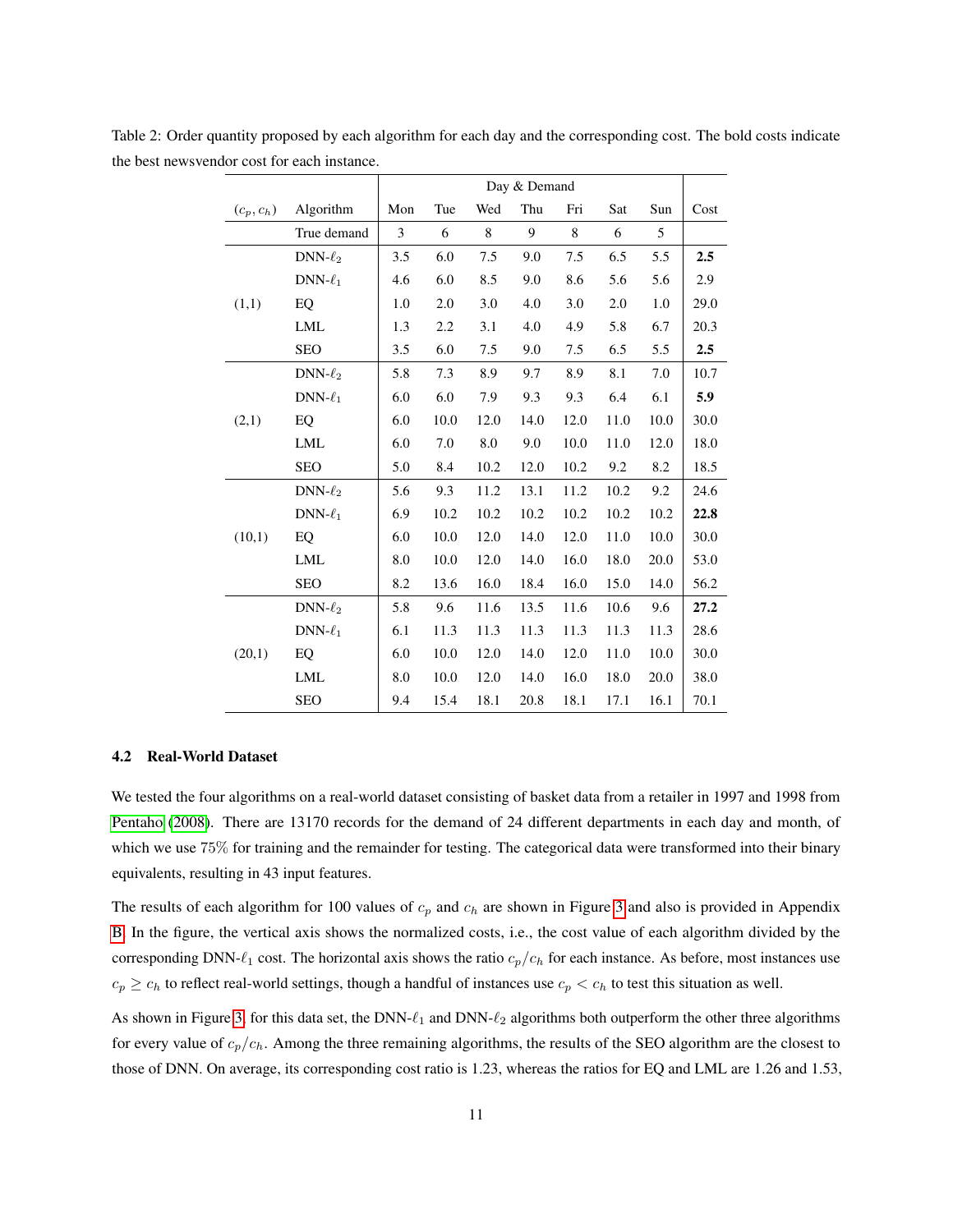<span id="page-11-1"></span>

Figure 3: Ratio of each algorithm's cost to DNN- $\ell_1$  cost on a real-world dataset.

respectively. The average cost ratio of  $DNN-\ell_2$  is 1.13. However, none of the other approaches are stable; their cost ratios increase with the ratio  $c_p/c_h$ .

Moreover, we note that  $DNN-\ell_2$  requires more tuning than  $DNN-\ell_1$ , but the  $DNN-\ell_2$  curve in Figure [3](#page-11-1) does not reflect this additional tuning. In order to see how much the results of  $DNN-\ell_2$  could be improved by better tuning, we applied more computation power there and tuned its parameters using a grid search. We selected some of the integer values of  $c_p/c_h$  and fixed the network as [43, 350, 100, 1]. Then, the network was tested with 702 different parameters and the best test result among them was selected. The grid search procedure is explained in Appendix [C.](#page-17-0) The corresponding result is labeled as DNN- $\ell_2$ -T in Figure [3.](#page-11-1) As the figure shows, this approach has better results than the initial result; however, DNN- $\ell_1$  is still better.

The DNN algorithms execute more slowly than some of the other algorithms. For the basket dataset, the SEO and EQ algorithms each execute in about 10 seconds. The DNN algorithms require about 600 seconds for training, while the LML algorithm requires about 1200 seconds for training. On the other hand, Both the DNN and LML algorithms execute in less than one second, i.e., once the network is trained, the methods generate order quantities for new instances very quickly.

#### <span id="page-11-0"></span>4.3 Randomly Generated Data

In order to further explore the performance of DNN versus the other methods, we generated 10,000 records and divided them into training (75%) and testing (25%) sets. The data were categorized into clusters, each representing a given combination of features. Like the real-world dataset, we considered three features: the day of the week, month of the year, and department. We varied the number of clusters (i.e., the number of possible combinations of the values of the features) from 1 to 200 while keeping the total number of records fixed at 10,000. In each cluster  $i$ , data are drawn from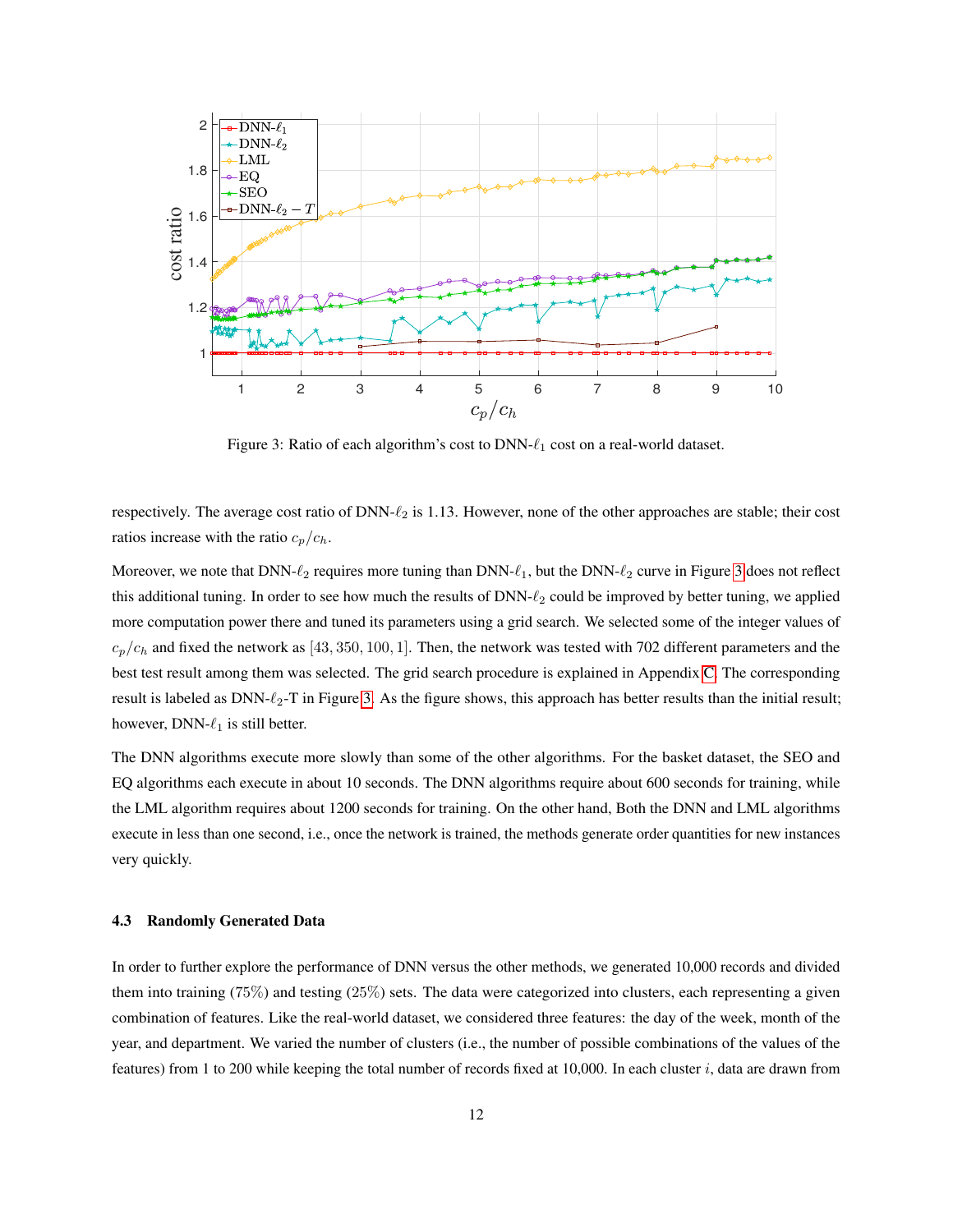<span id="page-12-0"></span>

Figure 4: Ratio of each algorithm's cost to DNN- $\ell_1$  cost on randomly generated data.

<span id="page-12-1"></span>

Figure 5: Ratio of each algorithm's cost to DNN- $\ell_1$  cost on randomly generated data.

a  $\mathcal{N}(50i, 25i^2)$  distribution. Each problem was solved for three values of  $c_p$  and  $c_h$  using all four algorithms (including both loss functions for DNN).

Figure [4](#page-12-0) shows the results. As shown in the figure, if there is only a single cluster, all four algorithms produce nearly the same results. This case is essentially a classical newsvendor problem with 10,000 data observations, for which all algorithms do a good job of providing the order quantity. As the number of clusters increases, i.e., the number of samples in each cluster decreases, the performance of LML deteriorates somewhat. This is because there is not enough data for LML to learn the distribution well. In order to demonstrate the performance of the DNN- $\ell_1$ , DNN- $\ell_2$ , EQ, and SEO algorithms, a magnified version of Figure [4](#page-12-0) is shown in Figure [5](#page-12-1) (LML is omitted.). Also, for further clarification, the details of the costs is provided in Appendix [D.](#page-19-0) As the number of clusters increases, the performance of SEO improves compared to that of DNN. This is because DNN does not have not enough data to learn the distribution well. Moreover, depending on the value of  $c_p/c_h$ , DNN- $\ell_2$  sometimes has a smaller cost than DNN- $\ell_1$ .

Although SEO (and sometimes EQ) outperforms DNN when the number of clusters is large in Figure [5,](#page-12-1) we note that this experiment is somewhat biased in favor of those methods. In particular, the SEO algorithm *assumes* the demands are distributed from a known distribution and without any noise, and these data *are* in fact normally distributed, thus giving SEO an advantage since it only needs around 12 samples to get a good estimate of the mean and standard deviation. Moreover, as [Bertsimas and Thiele](#page-13-5) [\(2005\)](#page-13-5) mention, EQ works well with normally distributed data and is almost as good as SEO. In sum, when the data come from a known distribution, DNN, SEO, and EQ work well. However, when the distribution is unknown, DNN should be used, especially if there are sufficient training data available.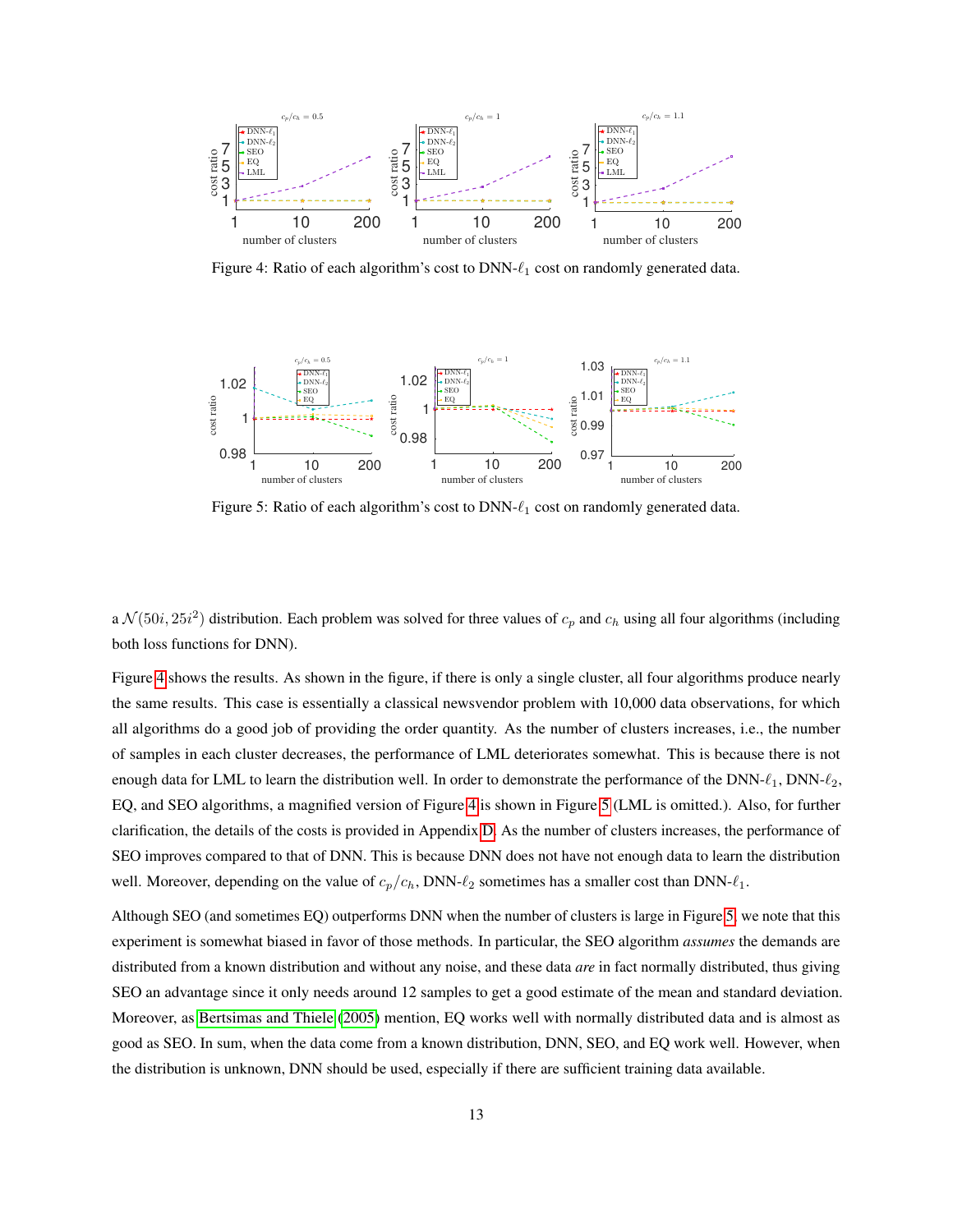### <span id="page-13-0"></span>5 Conclusion

In this paper, we consider the multi-item newsvendor problem with data features. If the probability distribution of the demands is known, there is an exact solution for this problem. However, approximating a probability distribution is not easy and produces errors; therefore, the solution of the newsvendor problem also may be not optimal. Moreover, other approaches from the literature do not work well when the historical data are scant and/or volatile.

To address this issue, we propose an algorithm based on deep learning to solve the multi-item, multi-feature newsvendor problem. The algorithm does not require knowledge of the demand probability distribution and uses only historical data. Furthermore, it integrates parameter estimation and inventory optimization, rather than solving them separately. Extensive numerical experiments on real-world and random data demonstrate the conditions under which our algorithm works well compared to the algorithms in the literature. The results suggest that when the volatility of the demand is high, which is common in real-world datasets, deep learning works very well. Moreover, when the data can be represented by a well-defined probability distribution, in the presence of enough training data, deep learning works as well as other approaches.

Motivated by the results of deep learning on the real world data-set, we suggest that this idea can be extended to other supply chain problems. For example, since general multi-echelon inventory optimization problems are very difficult, deep learning may be a good candidate for solving these problems. Another direction for future work could be applying other machine learning algorithms to exploit the available data in the newsvendor problem.

#### References

- <span id="page-13-6"></span>Martín Abadi, Ashish Agarwal, Paul Barham, Eugene Brevdo, Zhifeng Chen, Craig Citro, Greg S. Corrado, Andy Davis, Jeffrey Dean, Matthieu Devin, Sanjay Ghemawat, Ian Goodfellow, Andrew Harp, Geoffrey Irving, Michael Isard, Yangqing Jia, Rafal Jozefowicz, Lukasz Kaiser, Manjunath Kudlur, Josh Levenberg, Dan Mané, Rajat Monga, Sherry Moore, Derek Murray, Chris Olah, Mike Schuster, Jonathon Shlens, Benoit Steiner, Ilya Sutskever, Kunal Talwar, Paul Tucker, Vincent Vanhoucke, Vijay Vasudevan, Fernanda Viégas, Oriol Vinyals, Pete Warden, Martin Wattenberg, Martin Wicke, Yuan Yu, and Xiaoqiang Zheng. TensorFlow: Large-scale machine learning on heterogeneous systems, 2015. Software available from tensorflow.org.
- <span id="page-13-2"></span>Özden Gür Ali and Kübra Yaman. Selecting rows and columns for training support vector regression models with large retail datasets. *European Journal of Operational Research*, 226(3):471–480, 2013.
- <span id="page-13-5"></span>Dimitris Bertsimas and Aurélie Thiele. A data-driven approach to newsvendor problems. Technical report, Massechusetts Institute of Technology, Cambridge, MA, 2005.
- <span id="page-13-3"></span>George EP Box, Gwilym M Jenkins, Gregory C Reinsel, and Greta M Ljung. *Time series analysis: forecasting and control*. John Wiley & Sons, 2015.
- <span id="page-13-4"></span>Alex J Cannon. Quantile regression neural networks: Implementation in R and application to precipitation downscaling. *Computers & geosciences*, 37(9):1277–1284, 2011.
- <span id="page-13-1"></span>Real Carbonneau, Kevin Laframboise, and Rustam Vahidov. Application of machine learning techniques for supply chain demand forecasting. *European Journal of Operational Research*, 184(3):1140–1154, 2008.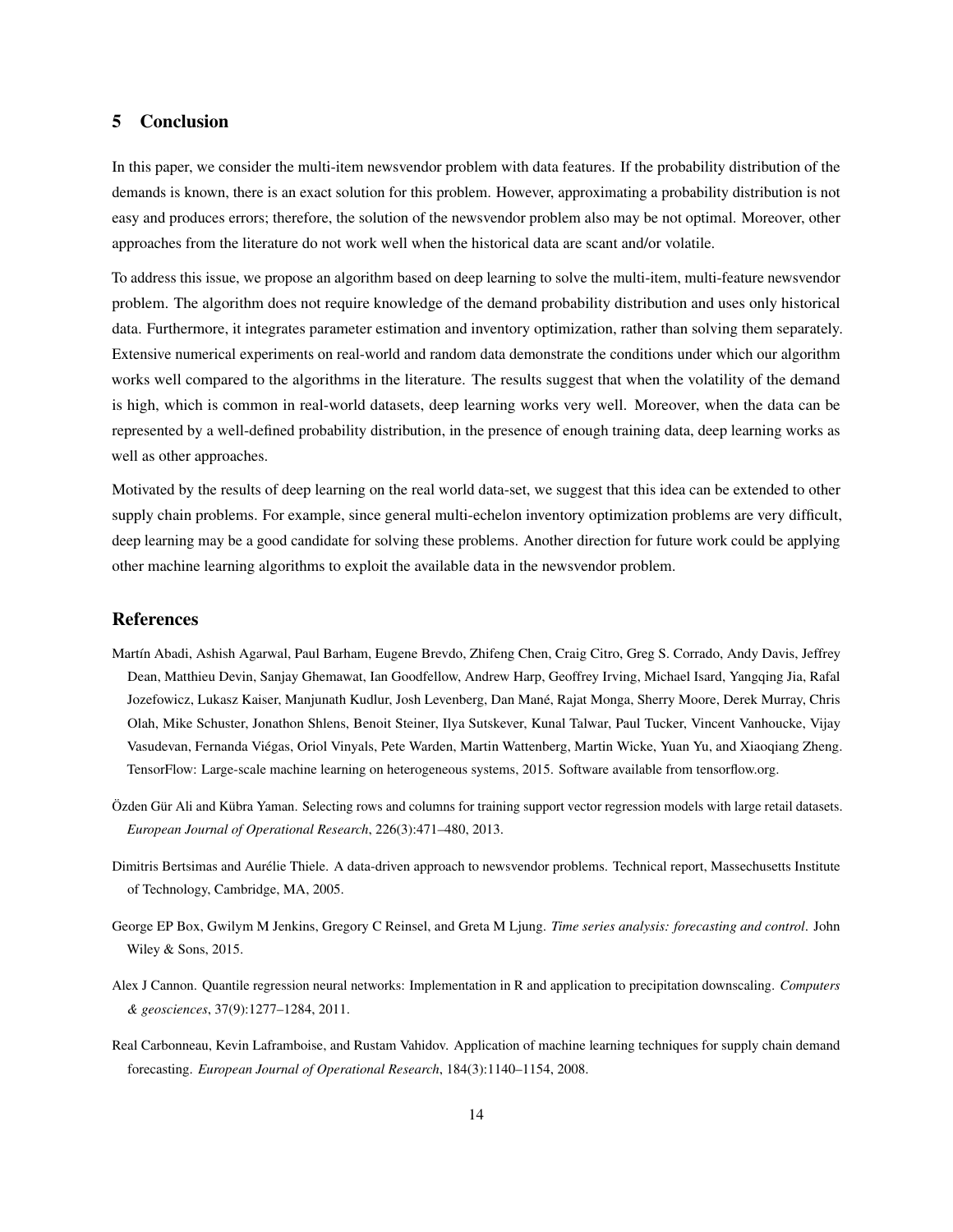- <span id="page-14-6"></span>G Cardoso and F Gomide. Newspaper demand prediction and replacement model based on fuzzy clustering and rules. *Information Sciences*, 177(21):4799–4809, 2007.
- <span id="page-14-4"></span>Hoi-Ming Chi, Okan K Ersoy, Herbert Moskowitz, and Jim Ward. Modeling and optimizing a vendor managed replenishment system using machine learning and genetic algorithms. *European Journal of Operational Research*, 180(1):174–193, 2007.
- <span id="page-14-3"></span>Tsan-Ming Choi, editor. *Handbook of Newsvendor Problems*. Springer, New York, 2012.
- <span id="page-14-11"></span>Sven F Crone, Michele Hibon, and Konstantinos Nikolopoulos. Advances in forecasting with neural networks? empirical evidence from the nn3 competition on time series prediction. *International Journal of Forecasting*, 27(3):635–660, 2011.
- <span id="page-14-13"></span>Li Deng, Jinyu Li, Jui-Ting Huang, Kaisheng Yao, Dong Yu, Frank Seide, Mike Seltzer, Geoffrey Zweig, Xiaodong He, Julia Williams, et al. Recent advances in deep learning for speech research at Microsoft. In *Acoustics, Speech and Signal Processing (ICASSP), 2013 IEEE International Conference on*, pages 8604–8608. IEEE, 2013.
- <span id="page-14-0"></span>F. Edgeworth. The mathematical theory of banking. *Journal of Royal Statistical Society*, 51:113–127, 1888.
- <span id="page-14-7"></span>Tugba Efendigil, Semih Önüt, and Cengiz Kahraman. A decision support system for demand forecasting with artificial neural ˘ networks and neuro-fuzzy models: A comparative analysis. *Expert Systems with Applications*, 36(3):6697–6707, 2009.
- <span id="page-14-9"></span>Mark Ko, Ashutosh Tiwari, and Jörn Mehnen. A review of soft computing applications in supply chain management. *Applied Soft Computing*, 10(3):661–674, 2010.
- <span id="page-14-8"></span>Nikolaos Kourentzes and Sven Crone. Advances in forecasting with artificial neural networks. *Working paper (Lancaster University Management School, Lancaster, UK),*.
- <span id="page-14-15"></span>Martin Längkvist, Lars Karlsson, and Amy Loutfi. A review of unsupervised feature learning and deep learning for time-series modeling. *Pattern Recognition Letters*, 42:11 – 24, 2014. ISSN 0167-8655.
- <span id="page-14-12"></span>Yann LeCun, Yoshua Bengio, and Geoffrey Hinton. Deep learning. *Nature*, 521(7553):436–444, 2015.
- <span id="page-14-16"></span>Lisha Li, Kevin Jamieson, Giulia DeSalvo, Afshin Rostamizadeh, and Ameet Talwalkar. Hyperband: A novel bandit-based approach to hyperparameter optimization. *arXiv preprint arXiv:1603.06560*, 2016.
- <span id="page-14-5"></span>Chi-Jie Lu and Chi-Chang Chang. A hybrid sales forecasting scheme by combining independent component analysis with K-Means clustering and support vector regression. *The Scientific World Journal*, 2014, 2014.
- <span id="page-14-17"></span>Pentaho. Foodmart's database tables. [http://pentaho.dlpage.phi-integration.com/mondrian/](http://pentaho.dlpage.phi-integration.com/mondrian/mysql-foodmart-database) [mysql-foodmart-database](http://pentaho.dlpage.phi-integration.com/mondrian/mysql-foodmart-database), 2008. Accessed: 2015-09-30.
- <span id="page-14-2"></span>Evan L. Porteus. *Foundations of Stochastic Inventory Theory*. Stanford University Press, Stanford, CA, 2002.
- <span id="page-14-1"></span>Evan L. Porteus. The newsvendor problem. In D. Chhajed and T. J. Lowe, editors, *Building Intuition: Insights From Basic Operations Management Models and Principles*, chapter 7, pages 115–134. Springer, 2008.
- <span id="page-14-14"></span>X. Qiu, L. Zhang, Y. Ren, P. N. Suganthan, and G. Amaratunga. Ensemble deep learning for regression and time series forecasting. In *Computational Intelligence in Ensemble Learning (CIEL), 2014 IEEE Symposium on*, pages 1–6, Dec 2014a.
- <span id="page-14-10"></span>Xueheng Qiu, Le Zhang, Ye Ren, Ponnuthurai N Suganthan, and Gehan Amaratunga. Ensemble deep learning for regression and time series forecasting. In *CIEL*, pages 21–26, 2014b.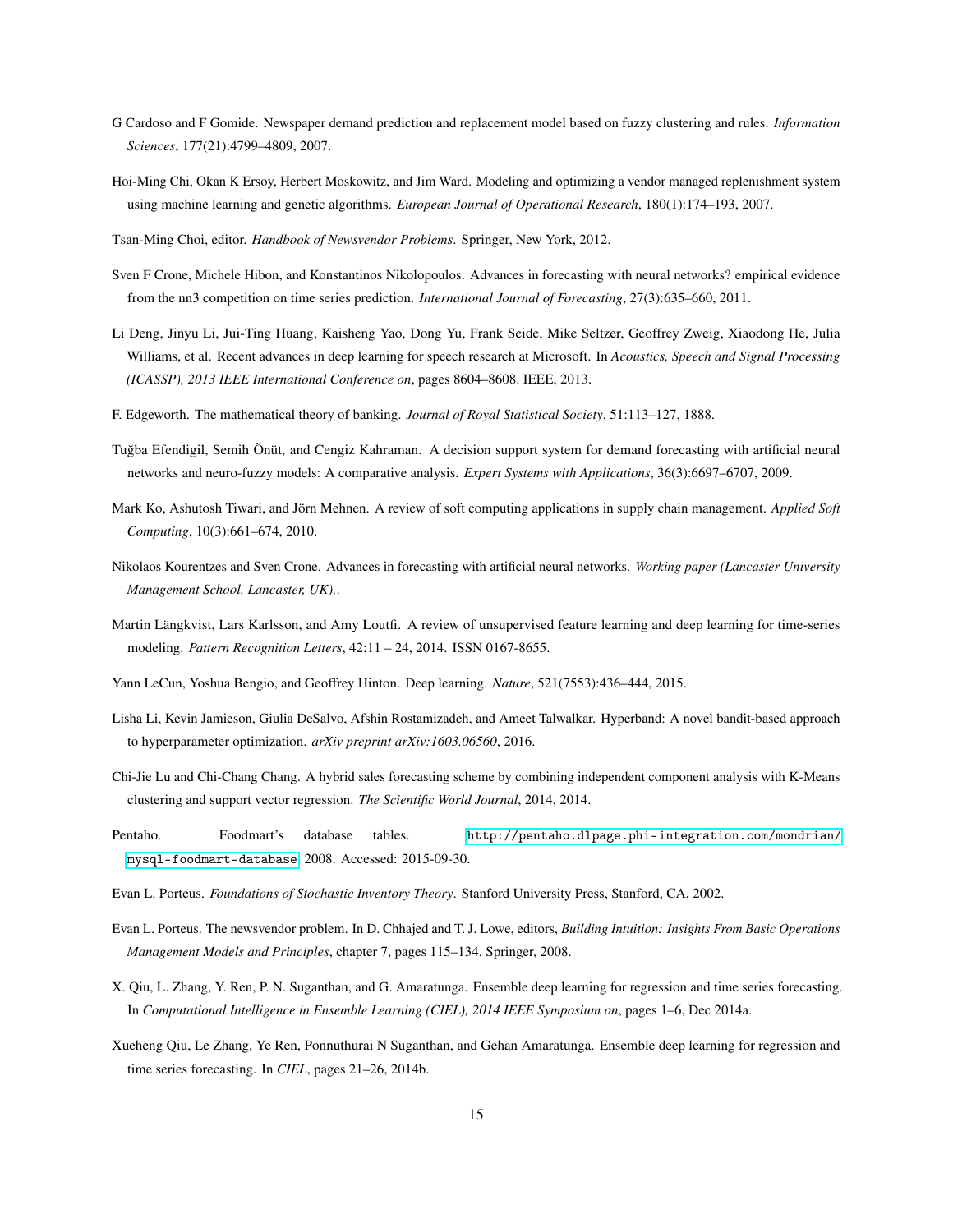- <span id="page-15-10"></span>Cynthia Rudin and Gah-yi Vahn. The big data newsvendor : practical insights from machine learning analysis. *Cambridge, Mass. : MIT Sloan School of Management*, 2013.
- <span id="page-15-14"></span>David E Rumelhart, Geoffrey E Hinton, and Ronald J Williams. Learning representations by back-propagating errors. *Cognitive modeling*, 5(3):1, 1988.
- <span id="page-15-12"></span>Jürgen Schmidhuber. Deep learning in neural networks: An overview. *Neural Networks*, 61:85–117, 2015.
- <span id="page-15-13"></span>Xingjian Shi, Zhourong Chen, Hao Wang, Dit-Yan Yeung, Wai-kin Wong, and Wang-chun Woo. Convolutional LSTM network: A machine learning approach for precipitation nowcasting. In C. Cortes, N. D. Lawrence, D. D. Lee, M. Sugiyama, and R. Garnett, editors, *Advances in Neural Information Processing Systems 28*, pages 802–810. Curran Associates, Inc., 2015.
- <span id="page-15-6"></span>Manish Shukla and Sanjay Jharkharia. ARIMA models to forecast demand in fresh supply chains. *International Journal of Operational Research*, 11(1):1–18, 2011.
- <span id="page-15-5"></span>Robert H Shumway and David S Stoffer. *Time series analysis and its applications: with R examples*. Springer Science & Business Media, 2010.
- <span id="page-15-1"></span>Lawrence V Snyder and Zuo-Jun Max Shen. *Fundamentals of supply chain theory*. John Wiley & Sons, 2011.
- <span id="page-15-7"></span>James W Taylor. A quantile regression neural network approach to estimating the conditional density of multiperiod returns. *Journal of Forecasting*, 19(4):299–311, 2000.
- <span id="page-15-11"></span>Nazli Turken, Yinliang Tan, Asoo J Vakharia, Lan Wang, Ruoxuan Wang, and Arda Yenipazarli. The multi-product newsvendor problem: Review, extensions, and directions for future research. In *Handbook of Newsvendor Problems*, pages 3–39. Springer, 2012.
- <span id="page-15-4"></span>Stijn Viaene, Bart Baesens, Tony Van Gestel, Johan AK Suykens, Dirk Van den Poel, Jan Vanthienen, Bart De Moor, and Guido Dedene. Knowledge discovery using least squares support vector machine classifiers: A direct marketing case. In *Principles of Data Mining and Knowledge Discovery*, pages 657–664. Springer, 2000.
- <span id="page-15-8"></span>Armando Vieira. Predicting online user behaviour using deep learning algorithms. *Computing Research Repository - arXiv.org*, http://arxiv.org/abs/1511.06247, 2015.
- <span id="page-15-3"></span>Shaomin Wu and Artur Akbarov. Support vector regression for warranty claim forecasting. *European Journal of Operational Research*, 213(1):196–204, 2011.
- <span id="page-15-9"></span>Qifa Xu, Xi Liu, Cuixia Jiang, and Keming Yu. Quantile autoregression neural network model with applications to evaluating value at risk. *Applied Soft Computing*, 49:1–12, 2016.
- <span id="page-15-2"></span>Xiaodan Yu, Zhiquan Qi, and Yuanmeng Zhao. Support vector regression for newspaper/magazine sales forecasting. *Procedia Computer Science*, 17:1055–1062, 2013.
- <span id="page-15-0"></span>Paul H. Zipkin. *Foundations of Inventory Management*. Irwin/McGraw-Hill, New York, 2000.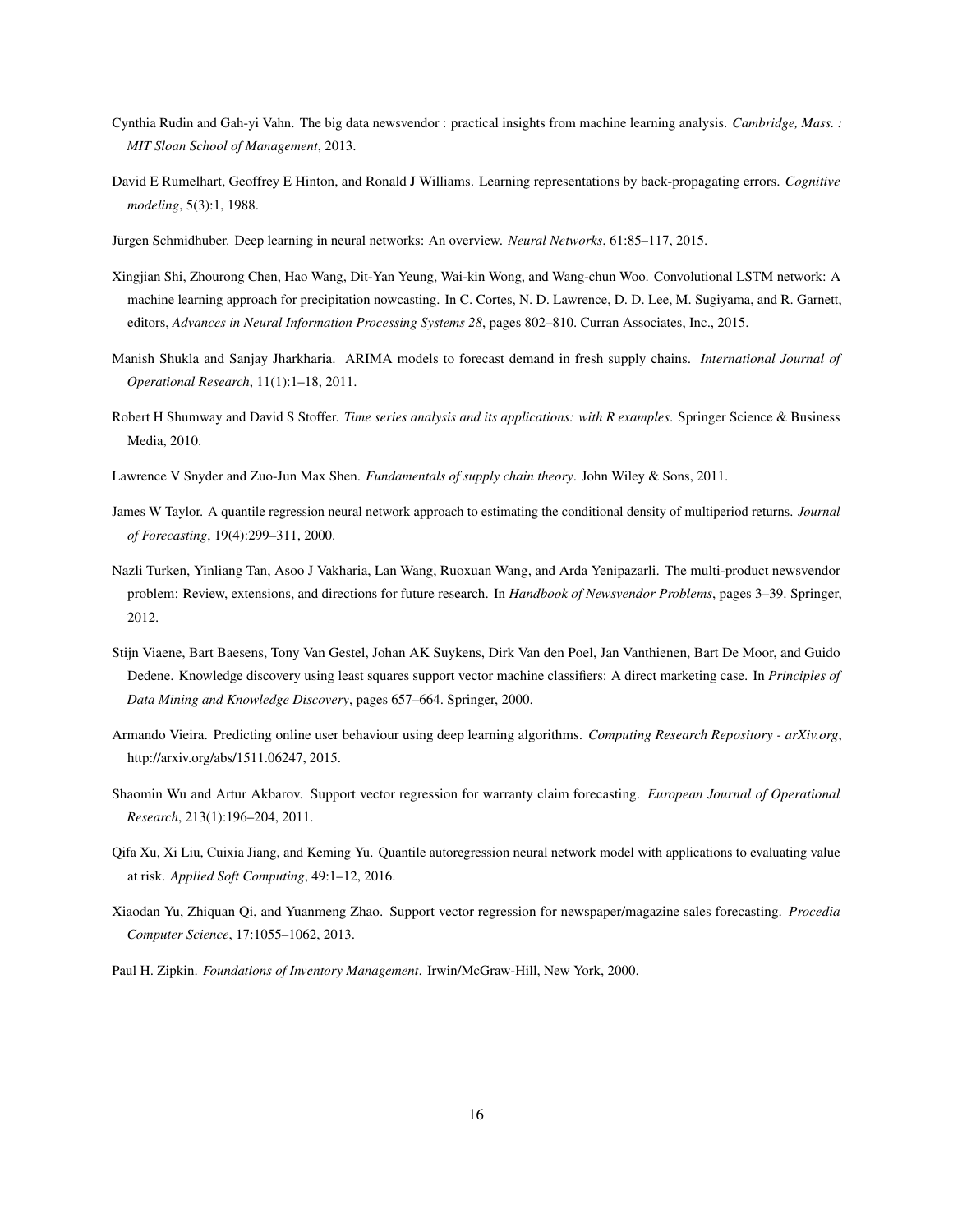### A The proof of Proposition 1 and Proposition 2

The proof of Proposition 1 and Proposition 2 are provided in this section.

*Proposition 1.* The gradient of the loss function [7](#page-7-1) is:

<span id="page-16-0"></span>
$$
\frac{\partial E_i}{\partial w_{jk}} = \begin{cases} c_p(y_i - d_i)a_j g'_k(z_k) & y_i < d_i \\ c_h(y_i - d_i)a_j g'_k(z_k) & d_i \le y_i. \end{cases}
$$

*Proof:* Consider the proposed revised Euclidean loss function defined in [\(7\)](#page-7-1). The gradient of the loss function in cases of excess inventory and shortage are shown in [\(11\)](#page-16-0) and [\(12\)](#page-16-1) respectively.

$$
\frac{\partial E_i}{\partial w_{jk}} = c_h(y_i - d_i) \frac{\partial (y_i - d_i)}{\partial w_{jk}} = c_h(y_i - d_i) \frac{\partial (y_i)}{\partial w_{jk}}
$$
  
=  $c_h(y_i - d_i) \frac{\partial (g_k(z_k))}{\partial w_{jk}} = c_h(y_i - d_i) \frac{\partial (z_k)}{\partial w_{jk}} g'_k(z_k)$   
=  $c_h(y_i - d_i) a_j g'_k(z_k)$ , (11)

where *i* is one of the samples,  $w_{jk}$  represents one of the weights in the network, and  $\frac{\partial(z_k)}{\partial w_{jk}} = g_j(z_j) = a_j$ . For the shortage case also we have:

<span id="page-16-1"></span>
$$
\frac{\partial E_i}{\partial w_{jk}} = -c_p(d_i - y_i) \frac{\partial (d_i - y_i)}{\partial w_{jk}} = c_p(d_i - y_i) \frac{\partial (y_i)}{\partial w_{jk}}
$$

$$
= c_p(d_i - y_i) \frac{\partial (y_i)}{\partial w_{jk}} = c_p(d_i - y_i) \frac{\partial (g_k(z_k))}{\partial w_{jk}}
$$

$$
= c_p(d_i - y_i) \frac{\partial (z_k)}{\partial w_{jk}} g'_k(z_k) = c_p(d_i - y_i) a_j g'_k(z_k).
$$
(12)

Therefore, the gradient is:

$$
\frac{\partial E_i}{\partial w_{jk}} = \begin{cases} c_p(d_i - y_i)a_j g'_k(z_k) & y_i < d_i \\ c_h(y_i - d_i)a_j g'_k(z_k) & d_i \le y_i. \end{cases}
$$

*Proposition 2.* The gradient of the loss function [\(8\)](#page-7-2) is:

$$
\frac{\partial E_i}{\partial w_{jk}} = \begin{cases} c_p a_j g'_k(z_k) & y_i < d_i, \\ c_h a_j g'_k(z_k) & d_i \le y_i. \end{cases}
$$

*Proof:* Consider the loss function [\(8\)](#page-7-2). To determine the gradient with respect to the weights of the network, we first note that in the case of excess inventory  $(d_i \leq y_i)$ ,

<span id="page-16-2"></span>
$$
\frac{\partial E_i}{\partial w_{jk}} = c_h \frac{\partial (y_i - d_i)}{\partial w_{jk}} = c_h \frac{\partial (\hat{y}_i)}{\partial w_{jk}}
$$
  
=  $c_h \frac{\partial (g_k(z_k))}{\partial w_{jk}} = c_h \frac{\partial (z_k)}{\partial w_{jk}} g'_k(z_k)$   
=  $c_h a_j g'_k(z_k)$ , (13)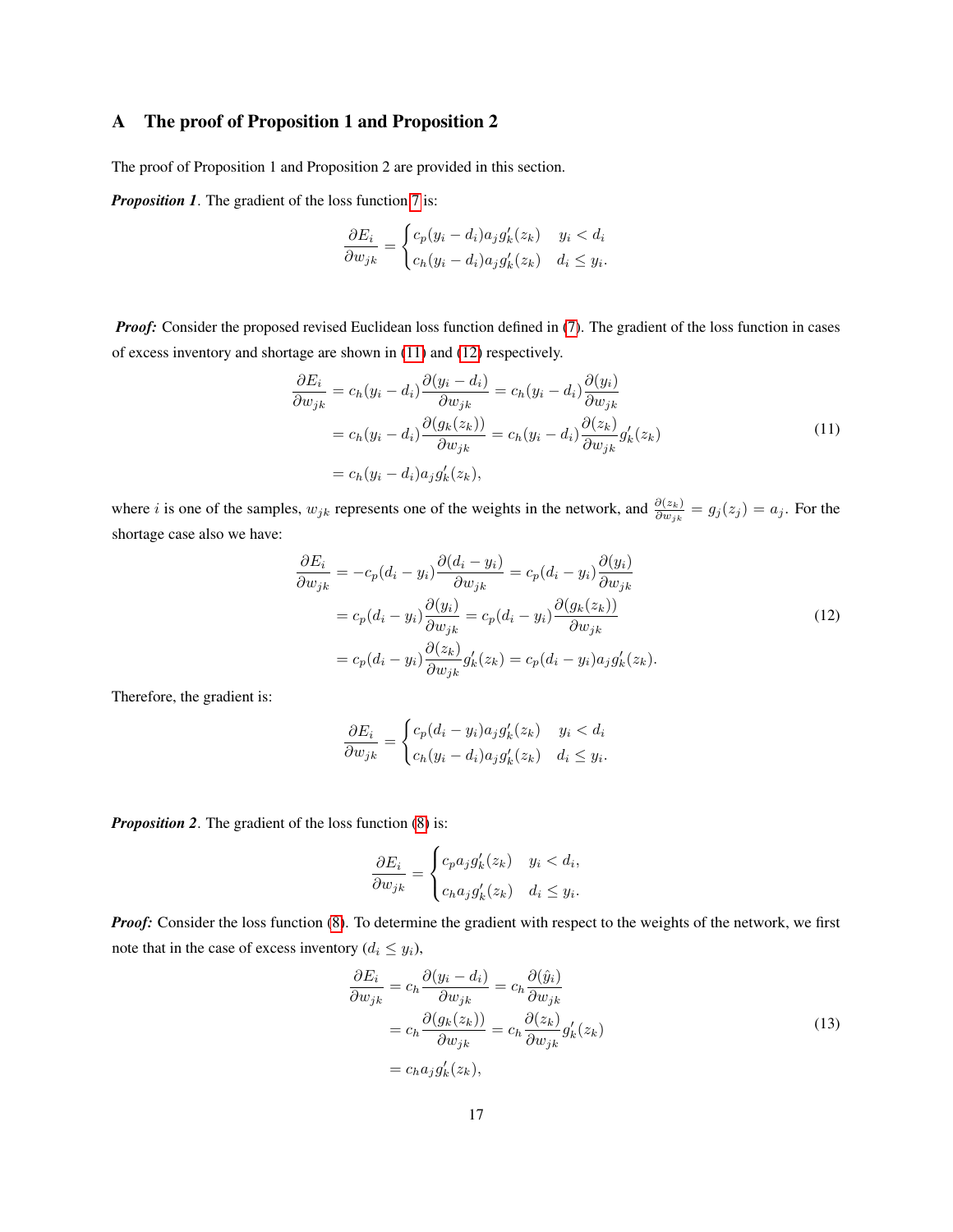where *i* is one of the samples,  $w_{jk}$  represents one of the weights in the network, and  $\frac{\partial(z_k)}{\partial w_{jk}} = g_j(z_j) = a_j$ . For the shortage case also we have:

<span id="page-17-2"></span>
$$
\frac{\partial E_i}{\partial w_{jk}} = -c_p \frac{\partial (d_i - y_i)}{\partial w_{jk}} = c_p \frac{\partial (y_i)}{\partial w_{jk}}
$$
  
=  $c_p \frac{\partial (y_i)}{\partial w_{jk}} = c_p \frac{\partial (g_k(z_k))}{\partial w_{jk}}$   
=  $c_p \frac{\partial (z_k)}{\partial w_{jk}} g'_k(z_k) = c_p a_j g'_k(z_k).$  (14)

Summing up [\(13\)](#page-16-2) and [\(14\)](#page-17-2), the gradient is:

$$
\frac{\partial E_i}{\partial w_{jk}} = \begin{cases} c_p a_j g'_k(z_k) & y_i < d_i, \\ c_h a_j g'_k(z_k) & d_i \le y_i. \end{cases}
$$

#### <span id="page-17-1"></span>B Experiments on Real Dataset

To support Figure [3,](#page-11-1) Table [3](#page-18-0) shows the details of each algorithm's results. For each combination of cost coefficients  $c_h$ and  $c_p$ , the newsvendor cost is reported. Figure [3](#page-11-1) shows the normalized values of this table.

### <span id="page-17-0"></span>C Grid Search for Basket Dataset

In order to obtain a good solution for the DNN- $\ell_2$  model, a large network, i.e. two layers with 350 and 100 nodes in the first and second layer respectively, is used. In order to find the best set of parameters for this model a grid search is used. Three parameters of *lr*,  $\lambda$ , and  $\gamma$  were considered, which  $\gamma$  is the parameter for decaying the learning rate through the following formula:

$$
lr_t = lr \times (1 + \gamma \times t)^{-0.75}
$$

For each of the parameters, the set of

$$
\gamma \in \{0.001, 0.0008, 0.0009\}
$$

$$
\lambda \in \{0.01, 0.005, 0.001, 0.0005\}
$$

$$
\text{lr} \in \{0.001, 0.0007, 0.0005, 0.0001\}
$$

were considered and the testing result of the 48 problems were obtained. According to the test results, the new set of parameters

$$
\gamma \in \{0.001, 0.005, 0.0005, 0.0001, 0.00005, 0.000005\}
$$
\n
$$
\lambda \in \{0.01, 0.009, 0.007, 0.005, 0.001, 0.0005, 0.0003\}
$$
\n
$$
\text{lr} \in \{0.0001, 0.0005, 0.00008, 0.00005, 0.00003, 0.00001, 0.000005\}
$$

used and the cost for each set of parameters obtained. According to the cost of these 294 problems, the new set of parameters

 $\gamma \in \{0.01, 0.005, 0.001, 0.0001, 0.0005, 0.00005\}$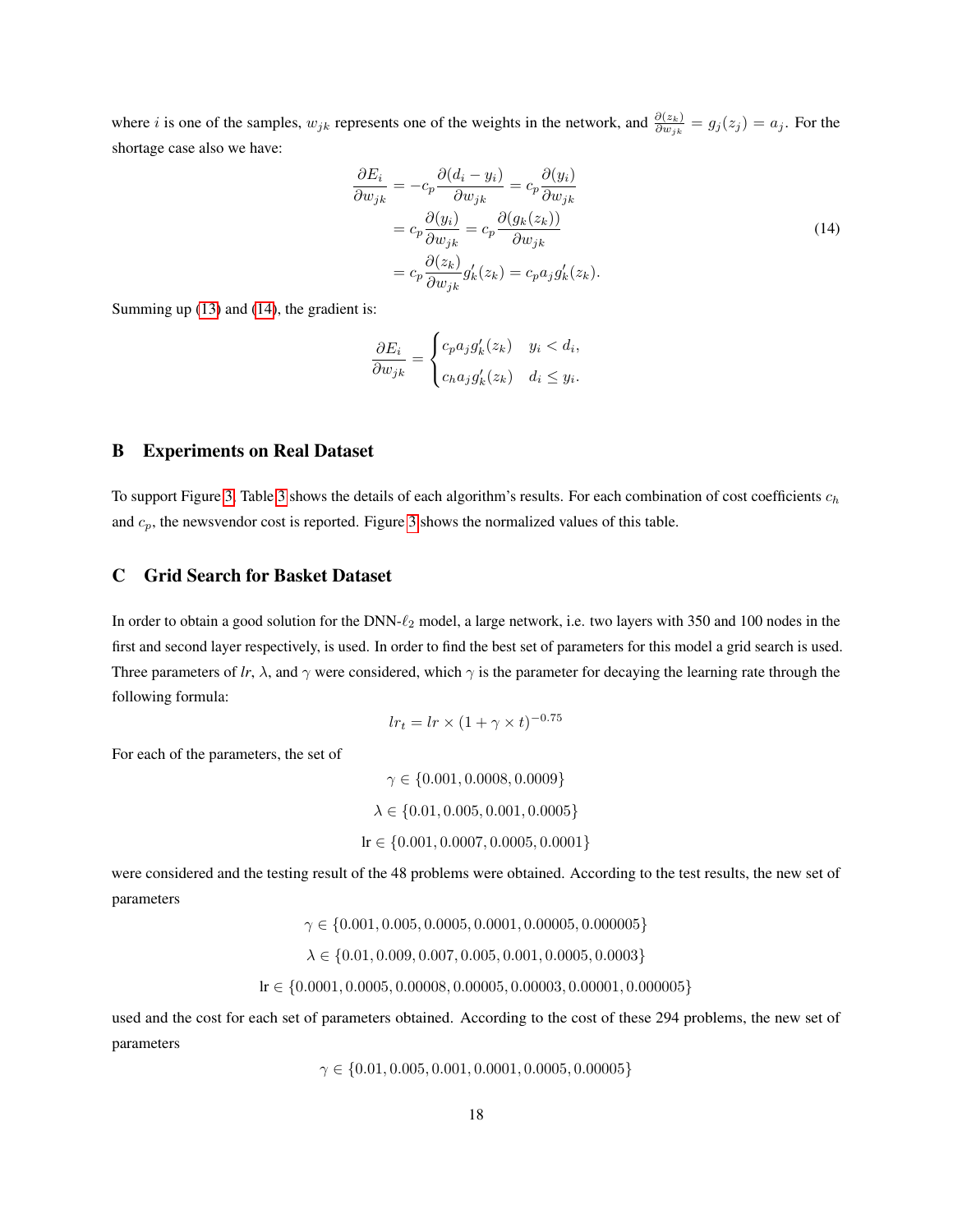<span id="page-18-0"></span>

| $c_p$          | $c_h$          | $DNN-\ell_1$ | DNN- $\ell_2$ | SEO    | EQ     | LML    | $c_{\it p}$     | $\mathfrak{c}_h$         | $DNN-\ell_1$ | DNN- $\ell_2$ | <b>SEO</b> | EQ      | <b>LML</b> |
|----------------|----------------|--------------|---------------|--------|--------|--------|-----------------|--------------------------|--------------|---------------|------------|---------|------------|
| $\mathbf{1}$   | $\sqrt{2}$     | 124146       | 133859        | 143913 | 148472 | 164751 | 6               | $\tau$                   | 629404       | 691547        | 727046     | 750679  | 888441     |
| 1              | 3              | 137417       | 152912        | 160295 | 163914 | 173471 | 6               | 8                        | 663730       | 733754        | 760879     | 778486  | 916171     |
| 1              | $\overline{4}$ | 144273       | 165672        | 172092 | 174405 | 177780 | 6               | 9                        | 688757       | 766955        | 790750     | 816813  | 939529     |
| $\mathbf{1}$   | 5              | 151241       | 177108        | 182149 | 184263 | 180561 | 7               | $\mathbf{1}$             | 239553       | 247996        | 318109     | 321695  | 426128     |
| $\mathbf{1}$   | 6              | 153691       | 185181        | 191051 | 193865 | 182366 | 7               | 2                        | 371641       | 391432        | 458719     | 472465  | 619832     |
| $\mathbf{1}$   | 7              | 157386       | 192714        | 197776 | 203075 | 183689 | 7               | 3                        | 467580       | 488345        | 559830     | 554484  | 744296     |
| $\mathbf{1}$   | $\,$ 8 $\,$    | 160843       | 199288        | 203308 | 212108 | 184701 | 7               | $\overline{\mathcal{L}}$ | 539901       | 562339        | 639237     | 669949  | 834352     |
| 1              | 9              | 161094       | 204443        | 208071 | 221168 | 185472 | 7               | 5                        | 601328       | 618439        | 703597     | 699860  | 900997     |
| 2              | $\mathbf{1}$   | 144108       | 145982        | 171861 | 179881 | 226533 | 7               | 6                        | 649676       | 672279        | 756843     | 800671  | 953750     |
| 2              | $\mathfrak{2}$ | 385081       | 203413        | 229364 | 236522 | 284687 | 7               | 7                        | 1311995      | 759641        | 802775     | 802775  | 996389     |
| $\overline{c}$ | 3              | 229891       | 241495        | 263583 | 272271 | 313177 | $\tau$          | 8                        | 731843       | 806940        | 842125     | 868940  | 1031198    |
| 2              | $\overline{4}$ | 250005       | 267478        | 287826 | 296944 | 329504 | 7               | 9                        | 763133       | 843726        | 876971     | 880424  | 1060148    |
| 2              | 5              | 261991       | 292685        | 305934 | 316754 | 339955 | 8               | $\mathbf{1}$             | 250940       | 261991        | 338263     | 338773  | 449809     |
| 2              | 6              | 273589       | 309279        | 320590 | 327828 | 346939 | 8               | 2                        | 391459       | 414813        | 489331     | 502944  | 662991     |
| $\overline{c}$ | $\tau$         | 281565       | 326053        | 333229 | 342280 | 351863 | 8               | 3                        | 498587       | 528026        | 600479     | 624198  | 803337     |
| 2              | 8              | 288539       | 340411        | 344184 | 348810 | 355560 | 8               | 4                        | 579950       | 615574        | 687444     | 719524  | 906083     |
| $\mathbf{2}$   | 9              | 294467       | 355492        | 354420 | 360488 | 358751 | 8               | 5                        | 644137       | 664679        | 760038     | 799799  | 984824     |
| 3              | $\mathbf{1}$   | 173831       | 178698        | 212549 | 210762 | 285696 | 8               | 6                        | 702048       | 735959        | 820322     | 857057  | 1046027    |
| 3              | $\mathfrak{2}$ | 248496       | 255234        | 292997 | 306270 | 377514 | 8               | 7                        | 750172       | 772090        | 871999     | 923991  | 1096832    |
| 3              | 3              | 574214       | 310990        | 344046 | 344046 | 427030 | 8               | 8                        | 1498281      | 875504        | 917457     | 931920  | 1138731    |
| 3              | $\overline{4}$ | 331546       | 350744        | 380439 | 395896 | 458086 | 8               | 9                        | 832200       | 917273        | 957156     | 987201  | 1173953    |
| 3              | 5              | 353635       | 384183        | 408737 | 415168 | 479402 | 9               | $\mathbf{1}$             | 254213       | 283461        | 357153     | 356970  | 470851     |
| 3              | 6              | 373676       | 413324        | 431738 | 445416 | 494256 | 9               | 2                        | 412264       | 437719        | 517578     | 541569  | 702305     |
| 3              | $\tau$         | 387612       | 434356        | 450610 | 461163 | 505575 | 9               | 3                        | 523699       | 556175        | 637646     | 632400  | 857088     |
| 3              | 8              | 399138       | 455627        | 466753 | 485499 | 513812 | 9               | 4                        | 613242       | 643004        | 732238     | 764686  | 971696     |
| 3              | 9              | 410051       | 476297        | 480884 | 491742 | 520408 | 9               | 5                        | 686564       | 715839        | 811460     | 806376  | 1061575    |
| 4              | $\mathbf{1}$   | 196184       | 206096        | 244665 | 251472 | 331496 | 9               | 6                        | 747900       | 772044        | 878991     | 918810  | 1132503    |
| 4              | $\mathfrak{2}$ | 287446       | 297760        | 343722 | 359762 | 453045 | 9               | 7                        | 803321       | 831357        | 936420     | 933363  | 1190322    |
| 4              | 3              | 350737       | 358397        | 410161 | 430740 | 523018 | 9               | 8                        | 848323       | 887806        | 987020     | 1047311 | 1239500    |
| 4              | 4              | 756157       | 424856        | 458728 | 473044 | 569373 | 9               | 9                        | 1684718      | 986566        | 1032139    | 1032139 | 1281072    |
| $\overline{4}$ | $\mathfrak s$  | 431824       | 463805        | 496377 | 513928 | 602144 | 10              | 1.01                     | 265791       | 292800        | 377026     | 376916  | 492851     |
| 4              | 6              | 460170       | 501022        | 527167 | 544542 | 626353 |                 | 10 1.03                  | 270559       | 292530        | 381021     | 380816  | 498970     |
| 4              | 7              | 480738       | 531870        | 553270 | 575451 | 644744 | 10              | 1.05                     | 273892       | 363281        | 384971     | 384716  | 504983     |
| 4              | 8              | 496894       | 558302        | 575651 | 593888 | 659014 | 10              | 1.07                     | 276335       | 315897        | 388891     | 388616  | 510991     |
| 4              | 9              | 511100       | 590499        | 595040 | 613648 | 670755 | 10              | 1.09                     | 280702       | 370950        | 392774     | 392517  | 516942     |
| 5              | 1              | 213419       | 224049        | 271893 | 275569 | 368704 | 10              | 1.12                     | 289646       | 318888        | 398538     | 398367  | 525777     |
| 5              | $\overline{c}$ | 320732       | 338830        | 387037 | 401954 | 516360 | 10              | 1.16                     | 295382       | 377104        | 406148     | 406167  | 537354     |
| 5              | 3              | 395799       | 411506        | 466606 | 462326 | 606570 | 10              | 1.20                     | 301817       | 316214        | 413626     | 413967  | 548543     |
| 5              | 4              | 450983       | 459499        | 526125 | 554031 | 667124 | 10              | 1.23                     | 310879       | 328767        | 419167     | 419817  | 556766     |
| 5              | 5              | 937452       | 532351        | 573411 | 573411 | 711716 | 10              | 1.26                     | 312809       | 342656        | 424649     | 425414  | 564971     |
| 5              | 6              | 533012       | 576090        | 611854 | 632418 | 745420 | 10              | 1.29                     | 320027       | 329004        | 430079     | 431259  | 572998     |
| 5              | 7              | 560653       | 620807        | 644350 | 648840 | 771767 | 10              | 1.33                     | 327581       | 362691        | 437217     | 439051  | 583567     |
| 5              | 8              | 586391       | 653398        | 672516 | 696223 | 792866 | 10              | 1.36                     | 331131       | 370627        | 442491     | 444895  | 591313     |
| 5              | 9              | 606136       | 672019        | 697512 | 704984 | 809882 | 10              | 1.40                     | 338567       | 355176        | 449482     | 452687  | 601580     |
| 6              | $\mathbf{1}$   | 227098       | 240079        | 296150 | 301896 | 399201 | $\frac{19}{10}$ | 1.44                     | 346509       | 356019        | 456408     | 461751  | 611645     |
| 6              | $\overline{c}$ | 348202       | 368487        | 425097 | 440686 | 571392 | 10              | 1.49                     | 355572       | 414991        | 464886     | 471317  | 623947     |
| 6              | 3              | 434307       | 455712        | 515583 | 539643 | 679562 | 10              | 1.53                     | 361196       | 386019        | 471533     | 478970  | 633571     |
| 6              | 4              | 498145       | 517370        | 585994 | 612540 | 755002 | 10              | 1.60                     | 370607       | 383246        | 482945     | 492362  | 650061     |
| 6              | 5              | 550280       | 575834        | 641589 | 677351 | 810650 | 10              | 1.68                     | 381369       | 401133        | 495701     | 505532  | 668414     |
|                |                | 1124512      | 650201        | 600002 | 700566 | 054040 | 1 <sub>0</sub>  | 1.75                     | 201406       | 202290        | 506617     | 517006  | 601210     |

Table 3: The results of the real-world data set with different cost coefficients.